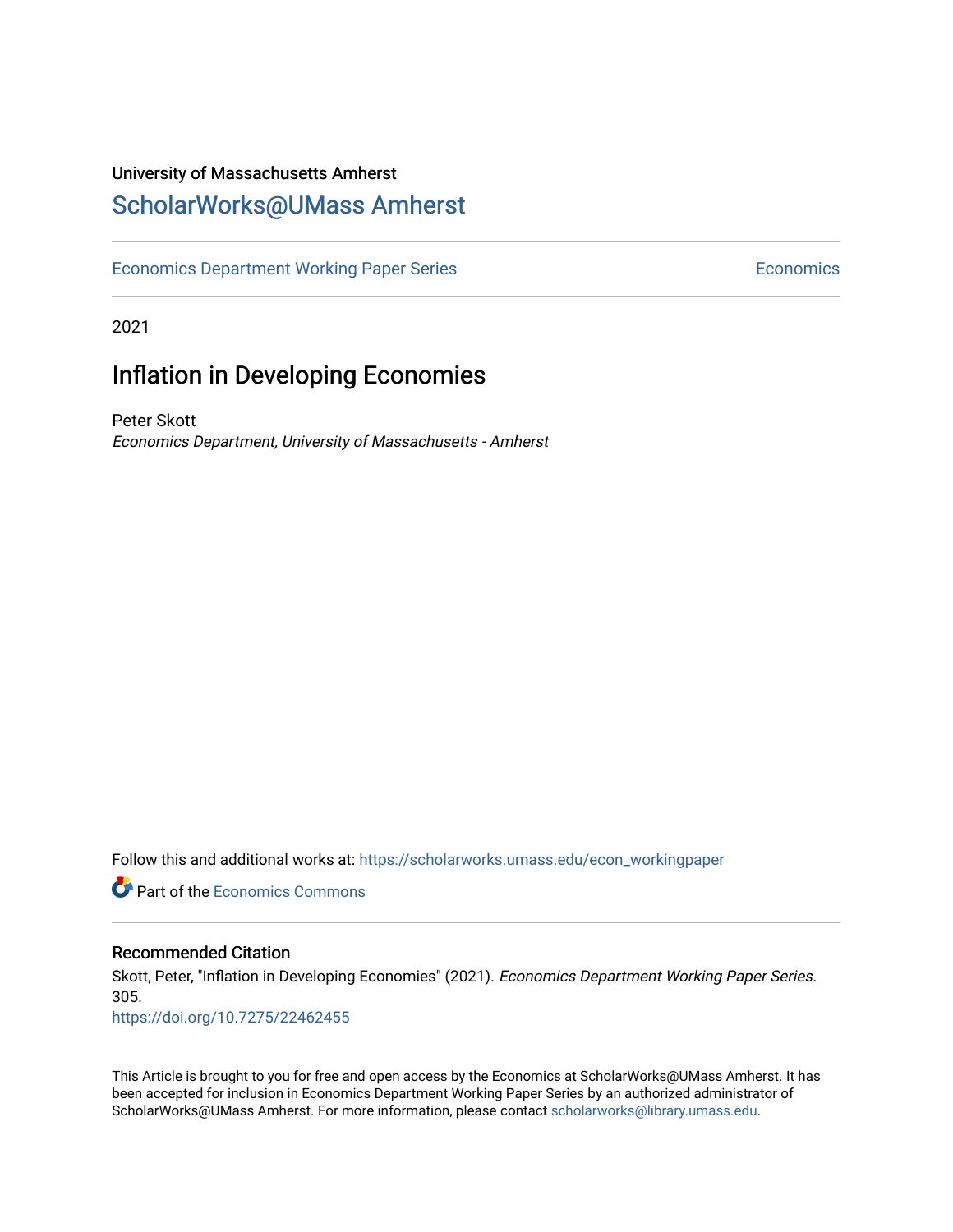## Inflation in developing economies<sup>\*</sup>

Peter Skott<sup>†</sup>

April 5, 2021

#### Abstract

Phillips curves and natural rates of unemployment provide a poor foundation for analyzing inflation in developing economies. Structuralist alternatives have focused on distributional conflict and cross-sectoral interactions, but if the distributional claims are exogenous, the theory has formal similarities with mainstream analysis, generating a 'natural rate of underemployment'. This paper outlines a modified structuralist model in which historically determined distributional claims eliminate this natural rate of underemployment. Economic development and structural transformation are not blocked by immutable distributional claims, but shocks to relative incomes can produce explosive inflation.

Key words: Phillips curve, underemployment, distributional conflict, structuralist model

JEL numbers: E31, O23

## 1 Introduction

The original Phillips curve described an empirical regularity in UK data for a hundred-year period, and the same pattern  $-$  a negative relation between unemployment and the rate of inflation  $-$  was found in post-war data for many countries. Low unemployment, it seemed, causes wage pressures and rising nominal wages.

The existence of a long-run tradeoff between unemployment and inflation was questioned theoretically by Phelps (1967) and Friedman (1968), while observations in the late 1960s and 1970s presented an empirical challenge in the form of upward shifts in the relation between unemployment and inflation. The expectations-augmented Phillips was born and with it the notion of a 'natural rate of unemployment'. The quest for explicit microeconomic foundations gave rise to a new variation, the New Keynesian Phillips Curve, built on menu

This paper has been prepared for a memorial volume edited by Amitava Dutt, Nora Lustig, Juan Carlos Moreno-Brid and Jose Ocampo and honoring Jaime Ros. I thank Adam Aboobaker, Marwil Davila, Guilherme Klein Martins and Esra Nur Ugurlu for helpful comments on a earlier version of the paper.

<sup>&</sup>lt;sup>†</sup>Department of Economics, University of Massachusetts Amherst, USA, and Aalborg University, Denmark. Email: pskott@econs.umass.edu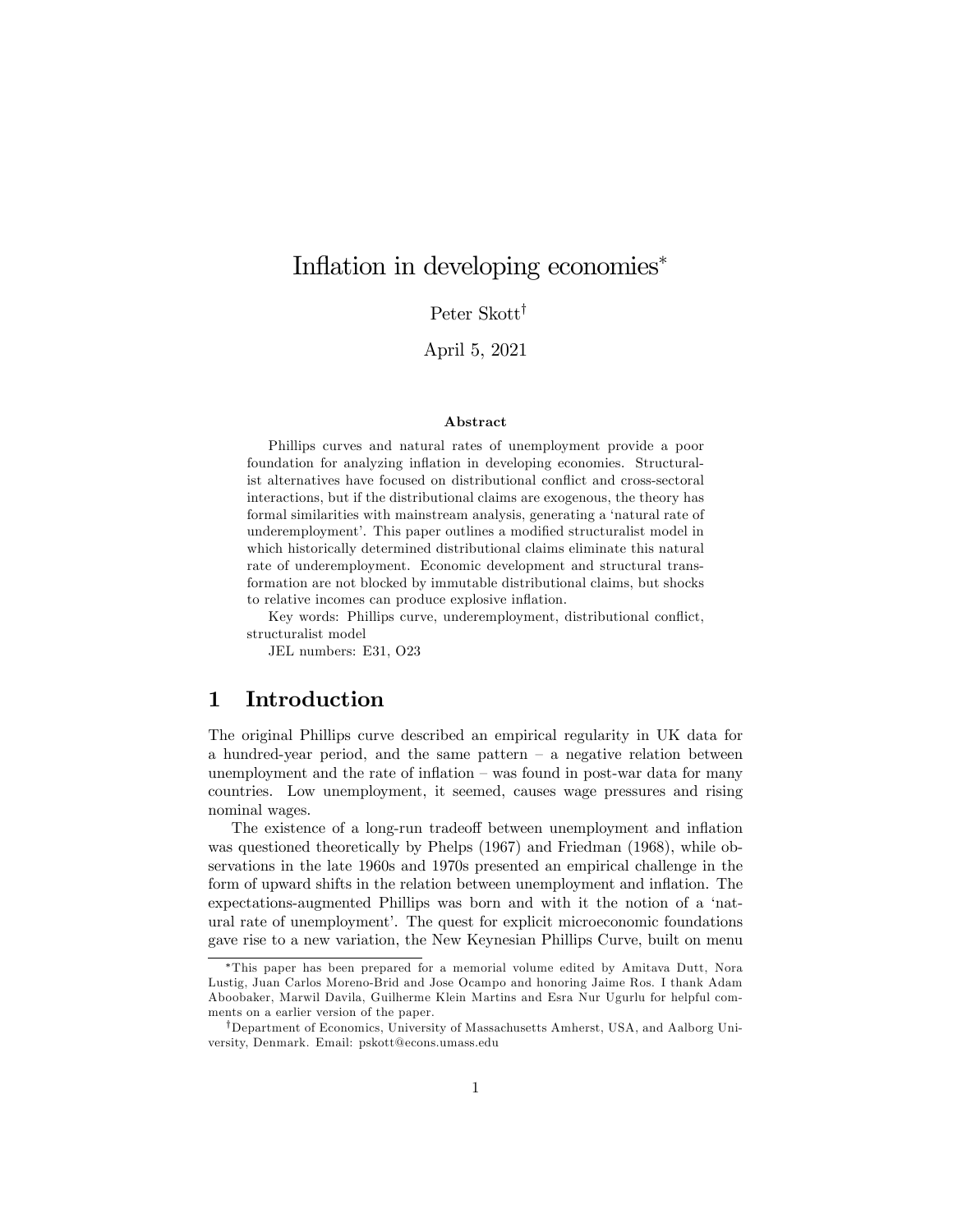costs and a stochastic timing of price adjustments. Unfortunately, as noted by Mankiw (2001, p. C52),

Although the new Keynesian Phillips curve has many virtues, it also has one striking vice: It is completely at odds with the facts. In particular, it cannot come even close to explaining the dynamic effects of monetary policy on inflation and unemployment.

More traditional or eclectic Phillips curves fare better than strict New Keynesian formulations, and Blanchard (2016) goes so far as to suggest that the Phillips curve is "alive and well" (p. 31). That seems exaggerated, however. Using US data, Blanchard estimates a two-equation system in which the parameters as well as the natural rate of unemployment are allowed to follow constrained random walks. The estimated parameters exhibit dramatic changes, but despite these parameter changes "the fit of the relation remains fairly poor" (p. 33).

Whatever one may think about the Phillips curve for rich economies, notions of natural rates of unemployment notion begs additional questions in relation to developing economies. Japan after the second world war, Korea a few years later and China since the 1980s did not fluctuate around steady growth paths with unemployment at some natural rate. With hidden unemployment and plenty of scope for technological catchup, economic development was not constrained by the growth of the labor force and the pace of technological change in these economies. Instead, policy intervention helped shift the economy to a steeper growth path with a rapid decline in underemployment.

Any presumptions of a stable relation between rates of unemployment and (levels or changes of) inflation would seem suspect for developing economies. The official unemployment rate for India has hovered below 5 percent and Mexico routinely has unemployment rates that are among the lowest in the OECD. These official numbers say very little about the extent of underemployment; the growth of the modern sector in India and Mexico is not hampered by a shortage of workers. There may be temporary shortages of particular skills, but the evidence suggests that large numbers of underemployed workers in the informal sectors have skills that are comparable to those of formal-sector workers and that formal-sector jobs pay better and are seen as highly attractive (La Porta and Shleifer  $2014$ .<sup>1</sup> All economies have sectoral differences, but the sectoral differences have a different order of magnitude in developing economies; development itself is a process of structural transformation in which low-income workers in informal sectors gradually move into better jobs in the formal sectors. Thus, although it may often be reasonable to treat high income countries as 'mature' and ignore sectoral differences, most low and middle income countries are 'dual economies' with profound sectoral differences that should not be ignored.

<sup>&</sup>lt;sup>1</sup> Partly because of data limitations, the empirical literature on Phillips curves in developing countries is relatively sparse. The evidence, however, does not support the New Keynesian Phillips Curve (e.g. Maka and Barbosa (2010) for the case of Brazil) while Bleaney and Francisco (2017) find that for low- and middle-income countries the coefficient on the output gap is statistically insignifcant in most of their regressions.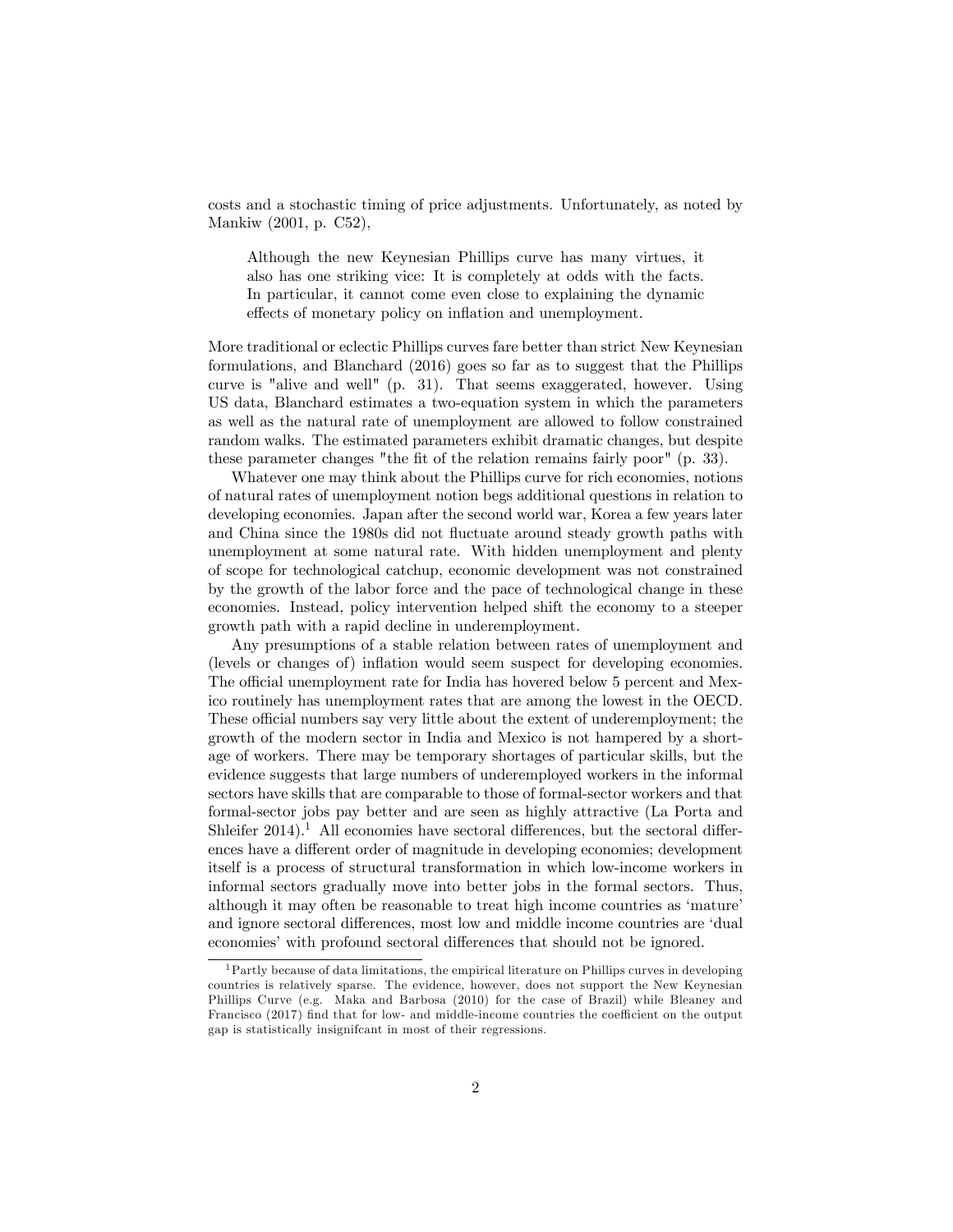These empirical observations create a puzzle: despite large amounts of involuntary underemployment many developing economies have experienced high rates of inflation. This is the case not least in Latin America where structuralist explanations have focused on the interaction between bottlenecks that create price increases in particular sectors and propagation mechanisms that spread the price increases and lead to general inflation (Noyola 1956, Sunkel 1958, Seers 1962); Ros (2013, chapter 12) presents a useful formalization.

With an inelastic supply of agricultural goods  $-\alpha$  bottleneck  $-\alpha$  expansion of the modern sector and the associated increase in the demand for agricultural output leads to increases in the price of food and squeezes the consumption real wage. Workers try to defend their consumption real wage and react  $-$  a propagation mechanism  $-$  by demanding increases in the money wages. As money wages rise, monopolistic firms raise the prices of modern sector goods to maintain a constant markup, and the increase in prices and wages in the modern sector now feeds back into higher nominal demand for agricultural output. Agricultural prices rise further, leading to a new round of wage and price increases. The combination of bottlenecks (an inelastic supply of agricultural output) and propagation mechanisms (distributional conáict) has set the stage for explosive inflation.

Inelastic supplies of wage goods, especially agricultural output, were identified as an important source of inflation, but other bottlenecks could in principle play the same role. A high income elasticity of imports, for instance, could necessitate a depreciation of the currency to avoid balance of payments problems if domestic demand increases; a depreciated currency reduces domestic real wages; distributional conflict generates inflationary pressures and the need for further depreciation to restore international competitiveness (see Ros 2013, section 12.3). Foreign trade, capital mobility and the balance of payments are of great importance in most developing countries. In this paper, however, I shall use a simpler, closed-economy setting to examine basic ináationary mechanisms.

The structuralist story  $-$  rightly, in my view  $-$  emphasizes distributional conflict and interactions between sectors. But most basic agricultural goods are tradable, and in many countries it seems implausible to designate inelastic agricultural supply as an important bottleneck. Particularly for middle income countries like Mexico and Brazil, second, underemployment is increasingly to be found in informal urban sectors, rather than in agriculture. The specification of the distributional aspirations that lie behind the propagation mechanisms, third, may not be fully convincing, and this specification is central to the results.

The stylized two-sector, closed-economy model in section 2 reflects two of these concerns. The delineation of sectors is different and the specification of demand has been modified compared to the structuralist model in Ros (2013, section 12.2). The third concern will be addressed in section 3 which endogenizes wage aspirations and distributional claims. Section 4 summarizes the main conclusions.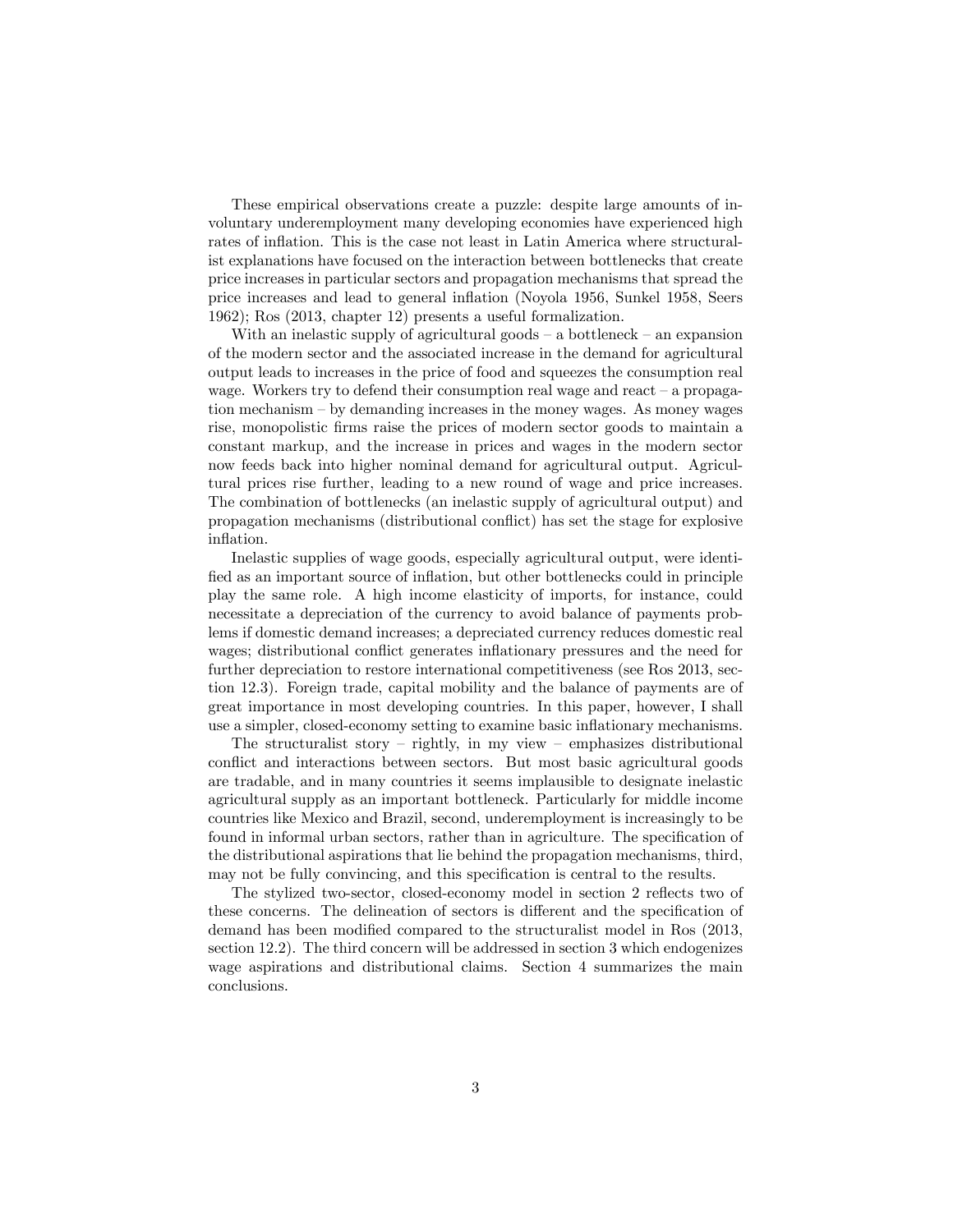### 2 A modified structuralist model

#### 2.1 Assumptions

A modern, formal sector produces an output M using a Leontief technology,

$$
M = \min\{qL_M, \sigma K\} = qL_M \tag{1}
$$

 $L_M$  and  $K$  denote modern-sector employment and capital. There is excess capital capacity, and labor productivity  $q$  grows at a constant rate. A constant markup  $(1 + m)$  implies that the profit share,  $\pi$ , is constant, and if  $w_M$  and  $p_M$ are the wages and prices in the sector, we have

$$
p_M = (1+m)\frac{w_M}{q} \tag{2}
$$

$$
w_M L_M = (1 - \pi) p_M M \tag{3}
$$

The second sector, which has labor as its only input, is not a subsistence sector. It produces a variety of goods and services, and workers in the informal sector have to sell these goods and services, e.g. as day laborers, street vendors, domestic workers or employees in small corner shops and construction activities. Workers who fail to get a job in the modern sector move into the informal sector:

$$
L_A = N - L_M \tag{4}
$$

where  $N$  is the total labor force. The informal sector may contain small-scale businesses that make a profit but, for simplicity, it is assumed that all incomes in the informal sector go to workers. Thus, if  $p_A$  and  $w_A$  are the price of  $A$ -goods and the average income in the sector (the wage rate, for short), we have

$$
p_A A = w_A L_A \tag{5}
$$

Workers in both sectors spend their income on consumption while all profits are saved. Thus, aggregate nominal consumption  $(C)$  is given by

$$
C = pMCM + pACA = wALA + wMLM
$$
\n(6)

where  $C_A$  and  $C_M$  denote real consumption of goods from the two sectors. Nominal consumption is split between formal and informal goods, the proportion  $\alpha$  of consumption expenditure going to the formal sector. Thus,

$$
p_M C_M = \alpha C \tag{7}
$$

$$
p_A C_A = (1 - \alpha)C \tag{8}
$$

The informal sector produces a pure consumption good, and the equilibrium condition requires that

$$
A = C_A \tag{9}
$$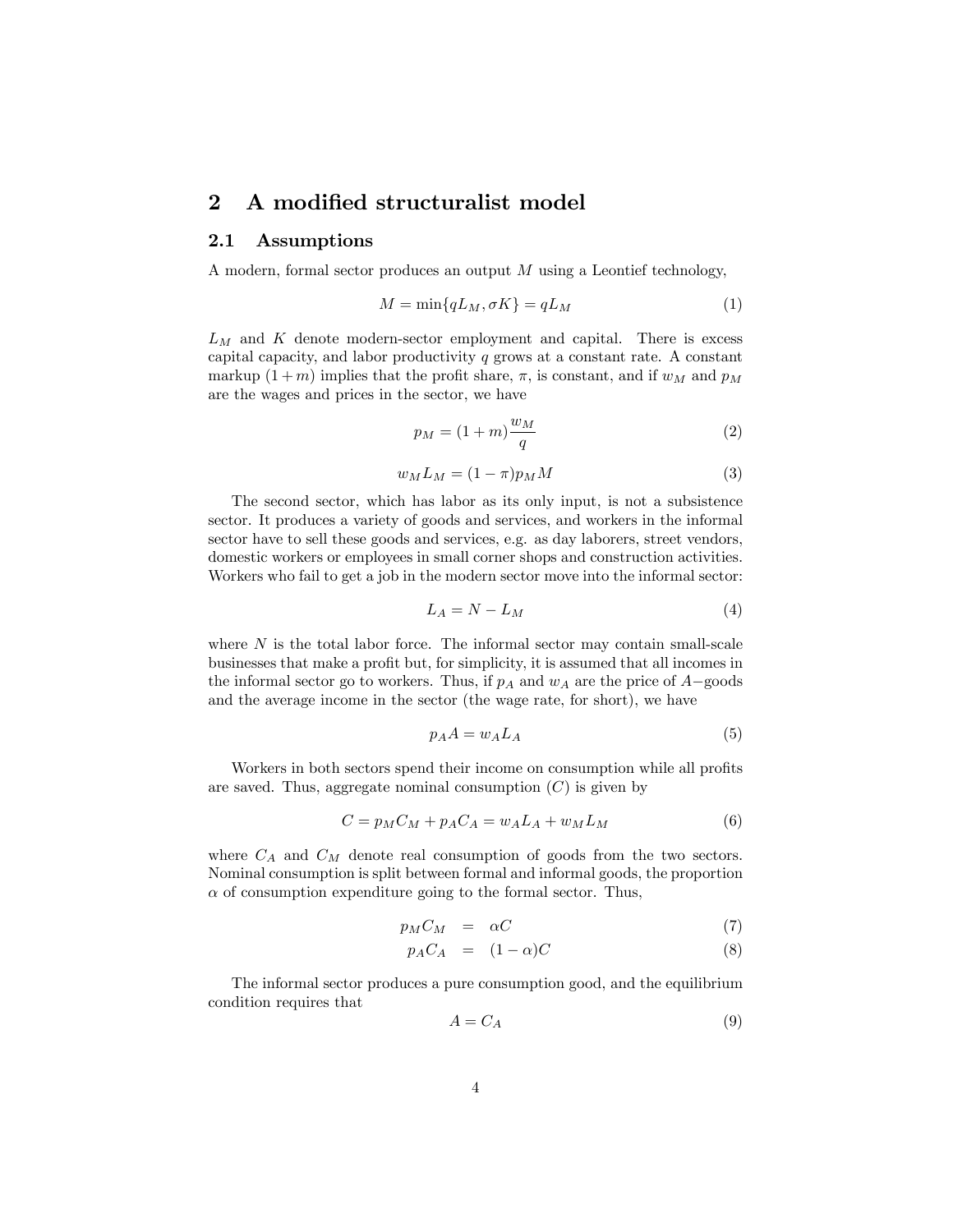where  $A$  is the real output of the representative good produced by the informal sector. Formal-sector goods can be used for investment or consumption, and the equilibrium condition is given by

$$
M = I(M, K, r) + C_M \tag{10}
$$

Investment demand depends on the real rate of interest  $(r)$ , the level of output and the predetermined capital stock; this specification includes investment functions that relate the accumulation rate to the utilization rate of capital as a special case.

Turning to wage formation in the formal sector, it is assumed that workers' wage aspirations,  $w_M^T$ , are proportional to the average income in the informal sector,

$$
w_M^T = \mu w_A; \quad \mu > 1 \tag{11}
$$

where  $\mu > 1$  represents the target wage premium in the formal sector. This specification of wage targets may invite objections. Formal-sector workers cannot directly observe incomes in the informal sector. They get imperfect signals, however, from direct conversations with family, friends and neighbors as well as from observable consumption behavior  $-$  the purchase of a new TV or dress by an acquaintance, for instance, or the ordering of more extravagant snacks in the neighborhood bar. Second, the incomes of, for instance, street peddlers may not influence the wage aspirations of high-skill, relatively well-paid workers in the formal sector directly; if they influence the aspirations and wages of low-skill retail workers in the formal sector, however, there will be a cascade of derived effects for other formal-sector workers. The specification in equation  $(11)$  represents a two-sector approximation to these ripple effects of changes in the conditions of workers in the informal sector.<sup>2</sup> For simplicity, third, the wage aspirations in equation (11) have been related exclusively to informal sector incomes. The specification could be extended to include a dependence on profitability in the formal sector. With a constant markup, however, this extension would not change much.<sup>3</sup>

Nominal wage inflation responds to deviations of actual wages from the target and may incorporate, analogously to an accelerationist Phillips curve, the expected increase in average nominal incomes in the informal sector:

$$
\hat{w}_M = \lambda \left(\frac{w_M^T}{w_M} - 1\right) + x \tag{12}
$$

$$
w_M^T = \mu w_A + g(\pi) w_M; \qquad \acute{g} > 0, \ g(0) < 0 < g(1) \tag{*}
$$

<sup>2</sup>Relative wage norms and relative social positions are often connected with race, gender or other social divisions. These important issues are beyond the scope of this paper.

 $3$ As a simple formalization, equation (11) could be replaced by

Unlike informal-sector incomes which are endogenously determined, the profit share can be treated as exogenous. If it is constant, the more general specification in  $(*)$  does not alter the qualitative properties in this and the next section. The exposition, however, is simplified by excluding a direct influence of the profit share on the wage target.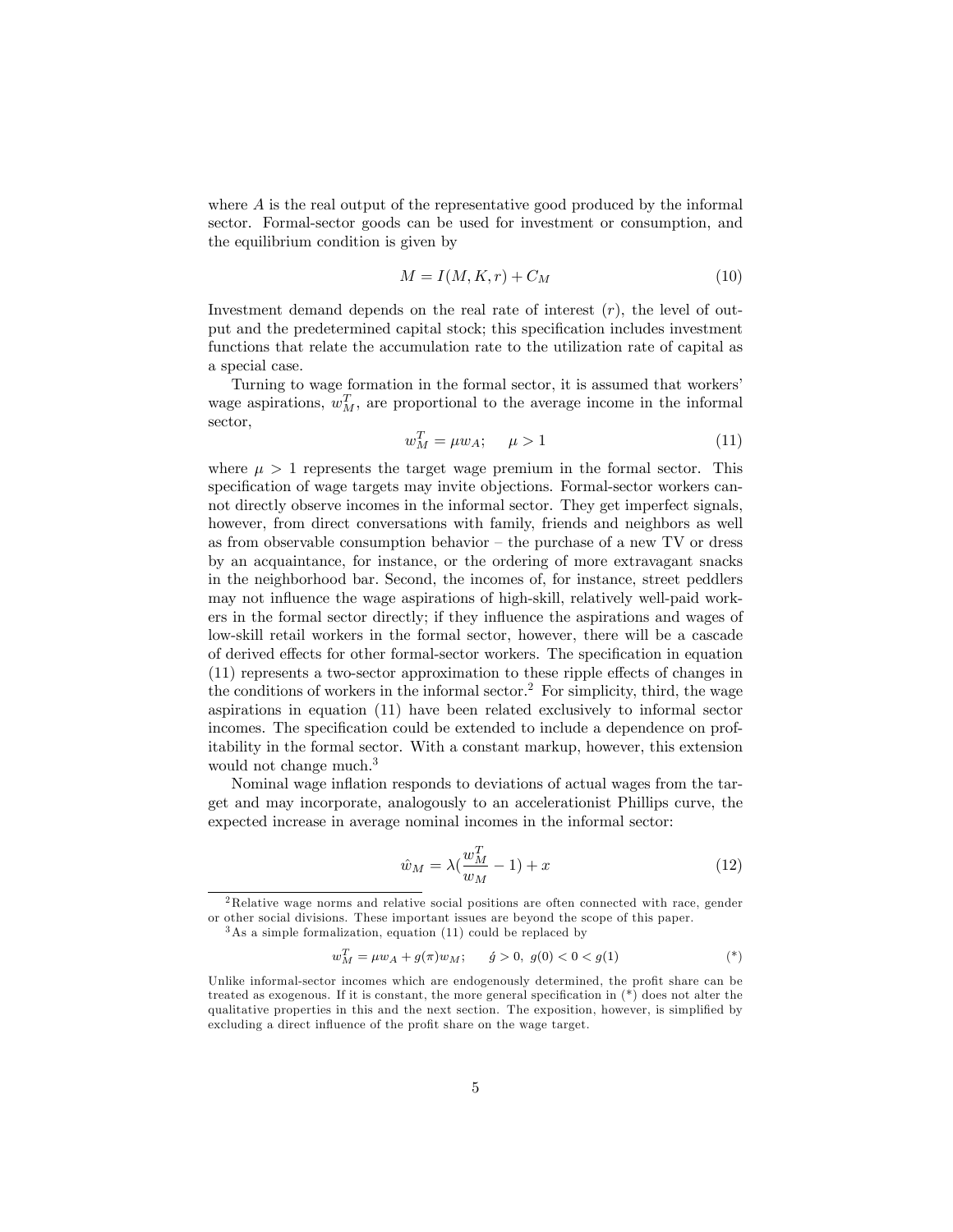where x denotes the expected growth rate of average incomes in the informal sector and  $\lambda$  is the speed of adjustment in response to gaps between target and actual wages in the formal sector. Expectations are assumed to follow a simple adaptive process,

$$
\dot{x} = \nu(\hat{w}_A - x) \tag{13}
$$

To get from wage inflation in the formal sector to the general rate of price inflation, suppose that general price inflation is related to the rate of price inflation in the modern sector. For simplicity, let

$$
\hat{p} = \phi(\hat{p}_M); \quad \phi' > 0 \tag{14}
$$

where  $p$  the general price level. By assumption the markup in the formal sector is constant, and if labor productivity in the formal sector grows at the rate  $\hat{q}$ , equation (2) implies that

$$
\hat{p} = \phi(\hat{w}_M - \hat{q})\tag{15}
$$

#### 2.2 Implications

Informal-sector demand and relative wages Total informal sector income can be found by combining the consumption equations with the equilibrium condition for the informal sector (equations  $(5)-(9)$ ):

$$
w_A L_A = p_A A = \frac{1 - \alpha}{\alpha} w_M L_M \tag{16}
$$

Thus, the 'wage ratio'  $w_A/w_M$  is given by

$$
\frac{w_A}{w_M} = \frac{L_M}{N - L_M} \frac{1 - \alpha}{\alpha} = \Omega \frac{1 - \alpha}{\alpha} \tag{17}
$$

where  $\Omega = L_M/(N - L_M)$  is the ratio of formal-sector employment to the labor force in the informal sector.

Sectoral employment shares An inflation-targeting central bank sets an inflation target  $\hat{p}^T$ , which translates into a target for wage inflation in the formal sector (equation (15)). A constant value of  $\hat{w}_M$  in turn pins down the sectoral composition of workers – the value of  $\Omega$  – that is consistent with income expectations being met. To see this, note that if expectations are met, then  $x = \hat{w}_A$ and both x and  $\hat{w}_A$  will be constant (equation (13)). Using equation (12) it now follows that

$$
\hat{w}_M - \hat{w}_A = \lambda \left(\frac{\mu w_A}{w_M} - 1\right) \tag{18}
$$

The left hand side of this equation is constant, but the right hand side can only be constant if  $\hat{w}_M = \hat{w}_A$ . This condition in turn implies (using equations (17) and (18)) that

$$
\left(\frac{w_A}{w_M}\right)^* = \frac{1}{\mu} \tag{19}
$$

$$
\Omega^* = \frac{\alpha}{1 - \alpha} \frac{1}{\mu} \tag{20}
$$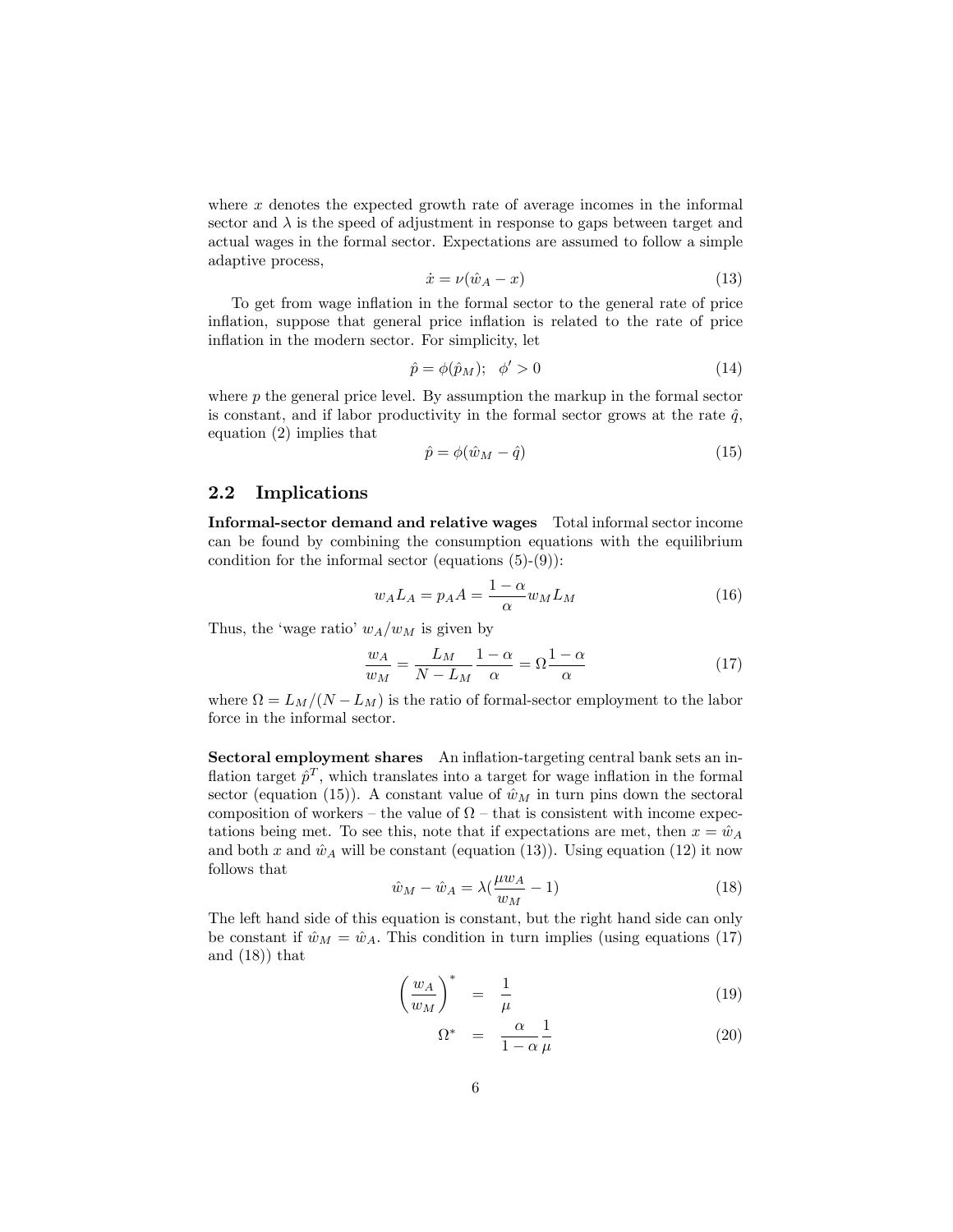Persistent deviations of the share of formal sector employment from  $\Omega^*$  would generate growth rates of average informal sector incomes that deviate from the expected rate. If, say,  $\Omega = \overline{\Omega} > \Omega^*$ , we have

$$
\left(\frac{w_A}{w_M}\right) = \bar{\Omega}\frac{1-\alpha}{\alpha} > \Omega^* \frac{1-\alpha}{\alpha} = \frac{1}{\mu}
$$

and (using equations  $(13)$ ,  $(17)$  and  $(11)-(12)$ )

$$
\dot{x} = \nu(\hat{w}_A - x) = \nu(\hat{\Omega} + \hat{w}_M - x) = \nu(\hat{w}_M - x)
$$
  
=  $\nu \lambda (\frac{\mu w_A}{w_M} - 1) > 0$  (21)

Using equation  $(12)$  it follows that wage inflation in the formal sector would increase steadily and without limit.

Equations  $(19)-(20)$  express necessary conditions for successful inflation targeting. The required value of  $M (M^{IT})$  can be found by combining equations  $(1)$  and  $(20)$  to get

$$
M = M^{IT} = \frac{1}{q} \frac{1}{1 + \mu \frac{1 - \alpha}{\alpha}} N
$$
\n(22)

The implications of this requirement for the interest rate can be seen by noting – using equations (7), (9) and (3) – that

$$
C_M = \frac{w_M}{p_M} L_M = (1 - \pi)M
$$

With  $M$  determined by equation (22), the equilibrium condition for the formal sector – equation  $(10)$  – now implies that

$$
I(M^{IT}, K, r) = \pi M^{IT} = \pi \frac{1}{q} \frac{1}{1 + \mu \frac{1 - \alpha}{\alpha}} N
$$
 (23)

 $N, K$  and q are predetermined and to maintain a constant target rate of inflation, central banks must adjust the (real) interest rate  $r$  to satisfy equation (23).

Underemployment It still remains to determine the degree of underemployment. Aggregate income in the informal sector is demand determined, but equation (16) says nothing about whether this income is achieved through low prices, high real output and low degrees of underemployment or through high prices, low output and high degrees of underemployment. No assumptions about the technology in the informal sector were needed, moreover, to derive equations (20) and (22).

As a simple benchmark, assume that there is constant returns to labor in the informal sector but that workers may be underemployed; a street vendor may spend most of her time waiting for customers and day laborers may fail to find work on most days. Formally, normalizing labor productivity to one when there is no underemployment, let

$$
A = eL_A \tag{24}
$$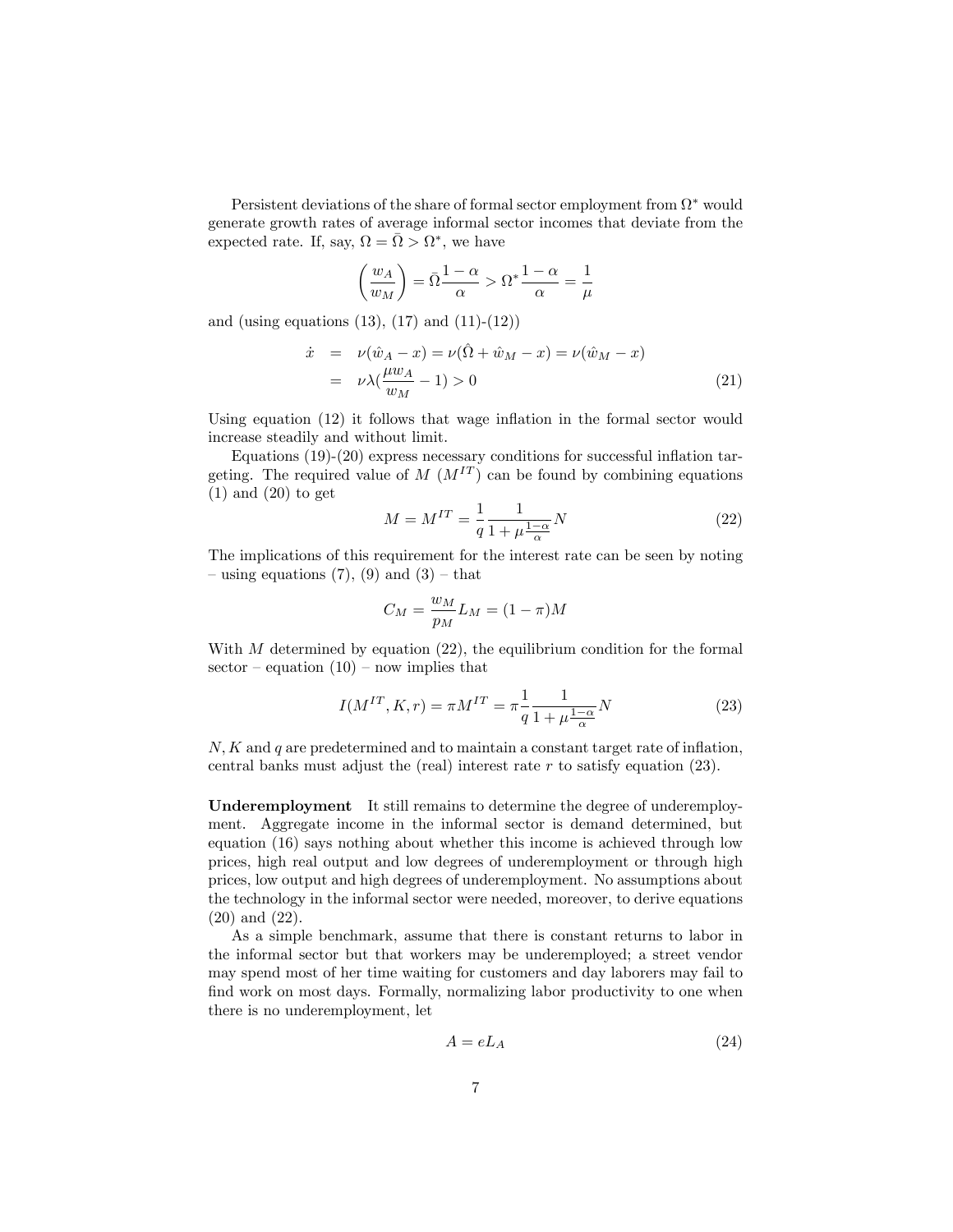where e is the 'effective employment rate' and  $(1 - e)$  measures the degree of underemployment in the informal sector.

For some workers in the informal sector, including day laborers and domestic workers, the quality of the work and the efficiency with which the worker carries out the task may depend on the wage (on the price that is being paid for the service if the worker is self-employed). In these cases an efficiency wage argument may determine the real wage (price), suggesting that the (representative) price of informal sector goods and services will be proportional to the (representative) price of formal goods:<sup>4</sup>

$$
p_A = \beta p_M \tag{25}
$$

The efficiency-wage argument has less appeal with respect to other workers in the informal sector; street vendors, for instance. For present purposes, however, we may take equation (25) as a benchmark assumption to close the model and determine the degree of underemployment; the assumption implies that  $b_0 = 0$ and  $b_1 = 1$  in equation (14).

Using equations  $(5)$ ,  $(24)$  and  $(25)$ , we have

$$
w_A=ep_A=e\beta p_M
$$

Equations (1) and (3) can be used to substitute for  $p_M$ ,

$$
w_A = e \frac{\beta}{1 - \pi} w_M
$$

Solving for  $e$  (and using equation (19), we now get:

$$
e = \frac{1 - \pi}{\beta} \frac{w_A}{w_M}
$$
  
= 
$$
\frac{1 - \pi}{\beta \mu}
$$
 (26)

#### 2.3 Discussion

Conflicting income claims  $-$  wage setting in the modern sector interacting with demand-determined incomes in the informal sector  $-$  pin down the share of modern-sector employment, as shown by equation (20). A large wage premium in the formal sector (a high relative-wage demand  $\mu$ ) implies a small modern sector and a large informal sector. Structural transformation is blocked  $-$  or more accurately, the expansion of the modern sector will create explosive inflation in the absence of institutional changes or policy interventions that weaken workers' bargaining strength. In this respect the model depicts a dual economy that

$$
p_A = \omega^{1/\alpha} p_M
$$

 $4$ The specification of consumption demand is consistent with a Cobb-Douglas utility function. Thus, the real income from one unit of employment is  $\omega = p_A/(p_A^{\bar{1}-a}p_M^{\alpha})$  if labor productivity is normalized to one. It follows that

The proportionality between  $p_A$  and  $p_M$  now follows if  $\omega$  is constant (determined by the efficiency wage argument).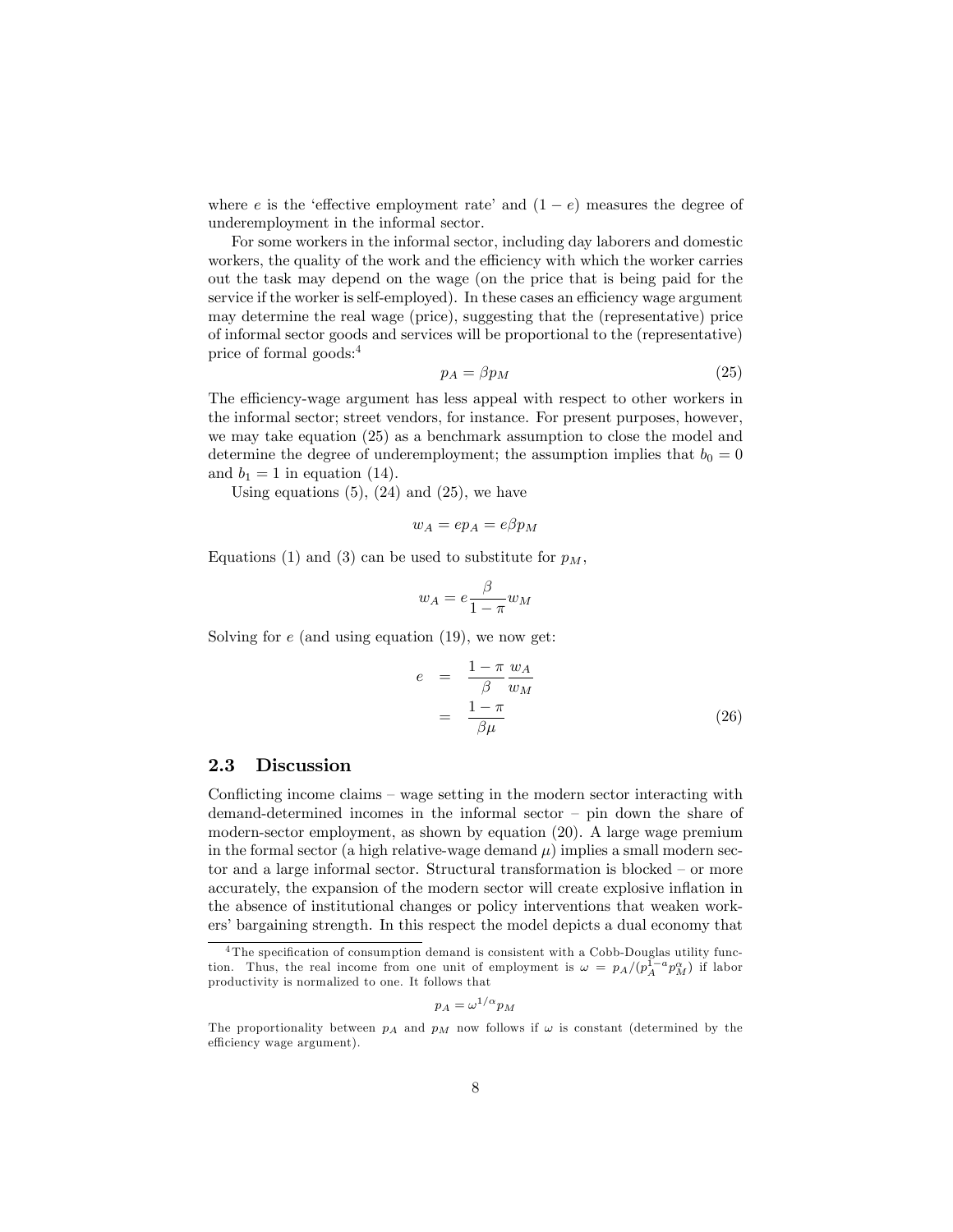is quite similar to the economies described by standard models of natural unemployment. Mainstream economists, the OECD and other organizations have long prescribed 'labor market reform' as the solution to high unemployment. This model suggests a similar policy prescription for developing economies: labor market reforms that reduce the power and wage aspirations of formal-sector workers may be needed to allow a non-inflationary expansion of the modern sector.

Distributional conflict also determines the degree of underemployment, which reinforces the similarity with the natural rate hypothesis. The employment rate in the informal sector is decreasing in the share claimed by profits  $(\pi)$ , formal sector workers' relative income target  $(\mu)$  and the efficiency real wage in the informal sector  $(\beta)$  (see equation (26)). The overall rate of underemployment,  $u$ , is

$$
u = (1 - e)L_A/N = \frac{\beta\mu + \pi - 1}{\beta} \frac{1 - \alpha}{\alpha + \mu(1 - \alpha)}
$$
(27)

This overall rate of underemployment is increasing in  $\pi, \beta$  and  $\mu$ . Depending on parameters, underemployment may be large, but there is a striking formal similarity with mainstream macroeconomics: the model effectively produces a ënatural rate of underemploymentí. As in the mainstream model, the natural rate is determined by wage and price setting. Upward shifts in income claims exacerbate the distributional conflict, and distributional conflicts are resolved by increases in unemployment that squeeze workers' power and aspirations. Not surprisingly, the overall rate of underemployment also depends of the composition of demand. The informal sector shrinks and underemployment falls if demand shifts towards formal-sector goods; formally, u is decreasing in  $\alpha$ .

Comparing the model to the structuralist model in Ros (2013, section 12.2), inflation derives from mutually inconsistent distributional claims in both models. The primary source of inflationary pressures is different, however. The structuralist model described by Ros locates the inflationary pressures in an agricultural sector that produces an essential wage good and in which workers must be paid some minimum product real wage. Agricultural employment is set by profit maximizing landowners, and diminishing returns to labor and a fixed product real wage determine the supply of agricultural goods. This supply-side determination of the agricultural surplus available for consumption by urban workers in combination with a fixed proportionality between the wages for employed workers in the two sectors now limits employment in the modern sector. Attempts to increase the modern sector beyond this limit generates inflation as increased demand for agricultural goods comes up against an inelastic supply and agricultural prices rise. Agriculture is the critical bottleneck, and there is a clear policy implication: a boost to agricultural productivity allows the expansion of both sectors.

In the modified version, by contrast, income claims  $-$  wage demands and profit markups  $-$  in the modern sector are the primary source of inflation. Wage demands are linked to the average income in the informal sector, rather than to the effective wage rate  $w_A/e$  for workers that experience no underemployment.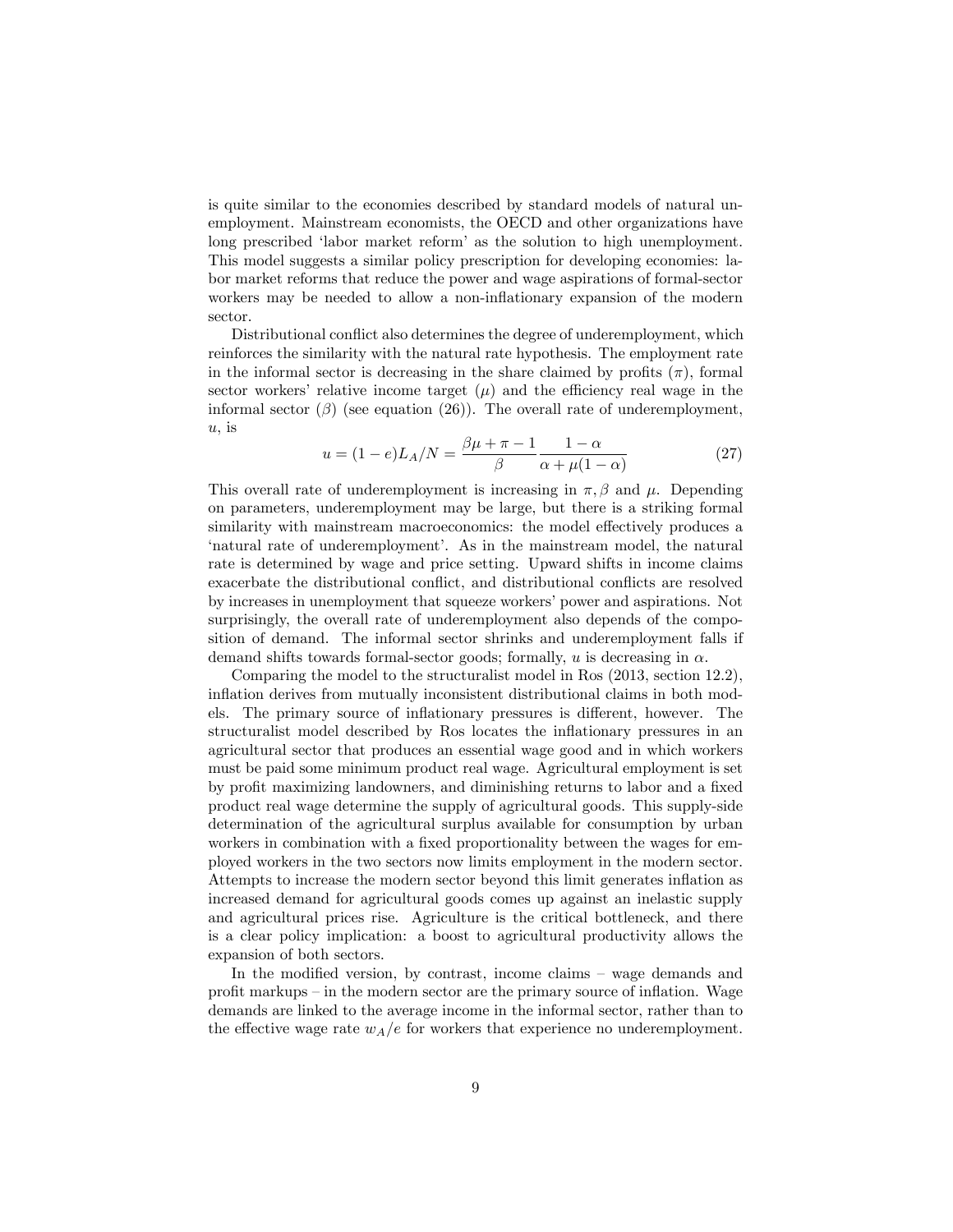The justification for this specification is straightforward. The average income represents the fallback position for formal-sector workers who lose their job. It is also the relevant measure for theories that link wage targets to fairness norms for relative income  $-\text{ what matters in the comparison of incomes presumably is}$ the actual income of street vendors and day laborers, not the income they could have had if only demand for their services had been higher.

The modified model implies that the average income in the informal sector can be determined without any reference to pricing and that no assumptions are needed concerning returns to scale; constant returns to labor was used as a plausible benchmark, but the determination in equation (20) of the employment share of the formal sector does not depend on this assumption. This independence emerges because of a different specification of the composition of consumption. In the Ros version workers spend all their income on basic consumption goods produced by agriculture. The informal sector in the modified version, by contrast, does not produce basic consumption goods. Low-income workers in countries like Mexico and Brazil buy TVs, cell phones, food and clothes that are not produced by the informal sector, while high-income households employ domestic workers and gardeners and buy street food on the way to the office. There are clearly differences between rich and poor in the composition of consumption, but the split between modern and informal sector goods may not be very different. The benchmark version of the model therefore assumes that a constant share of consumption expenditure goes to the informal sector.<sup>5</sup> This assumption simplifies the analysis but could be relaxed (see Martins and Skott 2021).

The differences between the two models have important implications. While productivity increases in the agricultural sector allow the expansion of the modern sector in the standard version, the share of modern-sector employment consistent with low inflation is independent of informal-sector productivity in the modified version. Low productivity in the informal sector, moreover, is largely a demand problem. Street vendors would sell more and have higher productivity and income if only there were more buyers, while day laborers would be happy if they could find work every day. The problem is not an inelastic supply of informal goods or excessive wage demands from informal sector workers. The expansion of the modern sector is curbed by the interaction between wage demands in the formal sector and demand-determined average incomes in the informal sector.

## 3 Endogenous aspirations and norms

#### 3.1 Behavioral evidence and assumptions

The previous section reached conclusions that may seem both uncomfortable and counterintuitive. Is it really the case that wage demands in the modern

 $5$ This specification of the composition of demand implies that the MM and LL curves become vertical in Ros (2013, Figure 12.3, p. 268).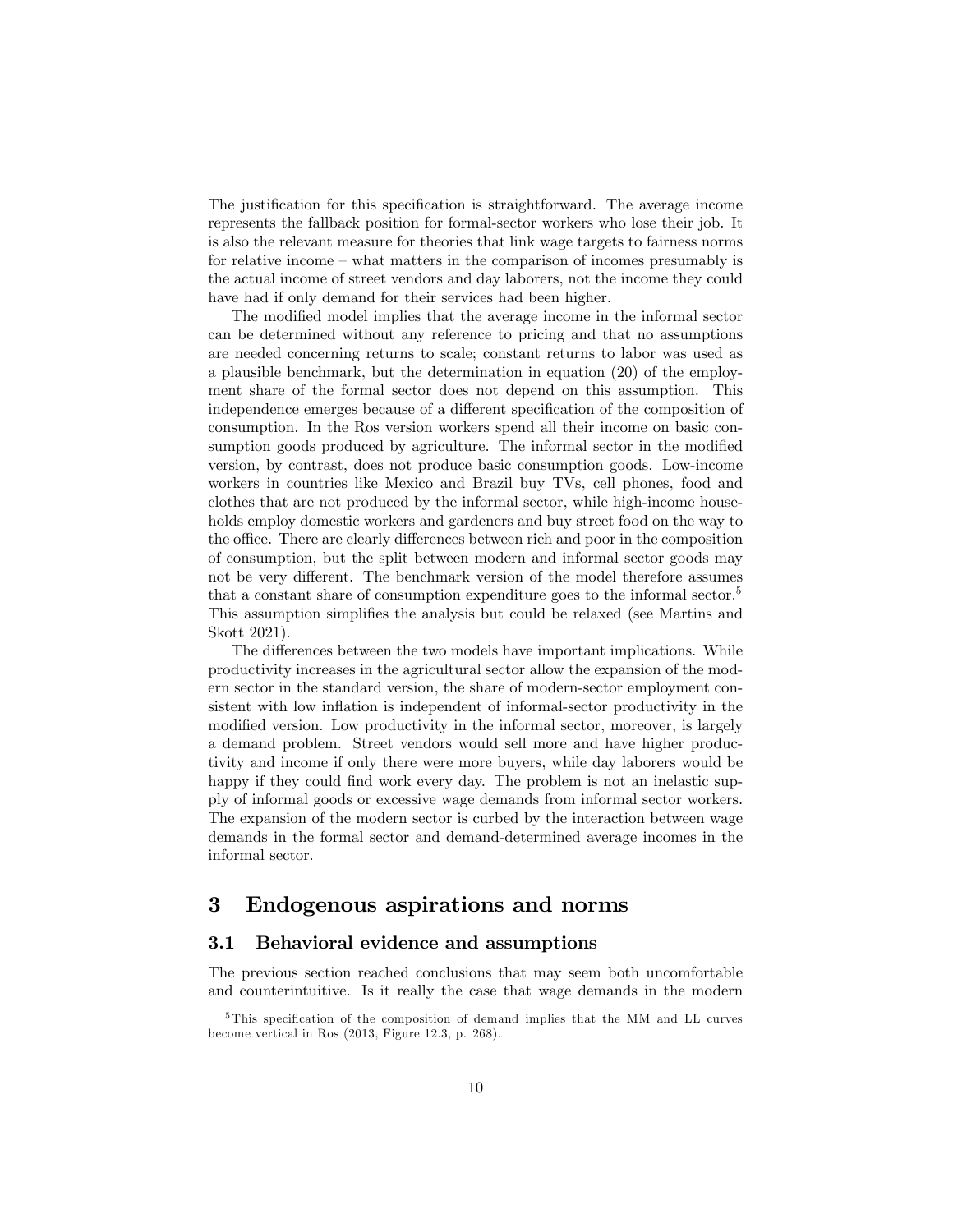sector block economic development in the absence of labor market reforms or other interventions that weaken the workers in this sector?

Measurements of the informal sector are fraught with conceptual and practical difficulties. Informality in a legal sense is not what matters. Non-registered firms that fail to pay taxes could in principle be highly efficient and employ workers that were well paid and that had no desire to move to the formal sector. Conversely, the formal registration of street peddlers would not make them part of the modern sector. But measurement issues notwithstanding, the informal sector appears to be huge in most developing economies, and workers in the formal sector typically enjoy a very large wage premium over the average income in the informal sector. $6$  The implied 'cost of job loss' for formal-sector workers would seem to be so large that standard explanations of the premium become unconvincing, whether these explanations are based on the strength of unions or Shapiro-Stiglitz type efficiency wage models in which firms set wages and intertemporally optimizing workers choose effort to maximize a traditional utility function defined over consumption and effort. An alternative story is needed.

Akerlof (1982) and Akerlof and Yellen (1990) highlighted the importance of reciprocity and norms of fairness for wage setting. Workers who feel they have been treated badly will tend to reciprocate; morale and labor productivity will suffer and firms therefore have an incentive to pay 'fair wages'. This fairnessbased account of wage setting is singled out by Bewley (1999) as the only one out of a large set of candidates that is consistent with the empirical evidence on wage stickiness in recessions. The story, it should be noted, can apply to labor markets without collective bargaining and labor unions (as in Akerlof and Yellen 1990) as well as to unionized labor markets; 'unfair wages' induce aggressive wage demands and steel the rank and file to fight for these demands in a unionized economy. The precise forms may be different in unionized and non-unionized settings, but the basic mechanism is the same: the perception of fairness is important in wage setting.

Wage aspirations and norms of fairness are predetermined in the short run but clearly differ across space and change over time. The real wage aspirations of auto workers in Germany, the Czech Republic and India are quite different while wages that were considered fair by VW workers in 1960 would be deemed unacceptable in 2020. In short, wage aspirations are path dependent. Or as Marx put it, the value of labor power has a "historical and moral element".<sup>7</sup>

<sup>7</sup>The full quote is:

 ${}^{6}$ La Porta and Shleifer (2014, p. 110) summarize their findings in five facts:

we establish five critical facts about the informal economy. First, it is huge, especially in developing countries. Second, it has extremely low productivity compared to the formal economy ... . Third, ... the productivity of informal firms is too low for them to thrive in the formal sector. ... Fourth, ... [i]nformal firms rarely transition to formality, and continue their existence, often for years or even decades, without much growth or improvement. Fifth, as countries grow and develop, the informal economy eventually shrinks, and the formal economy comes to dominate economic life.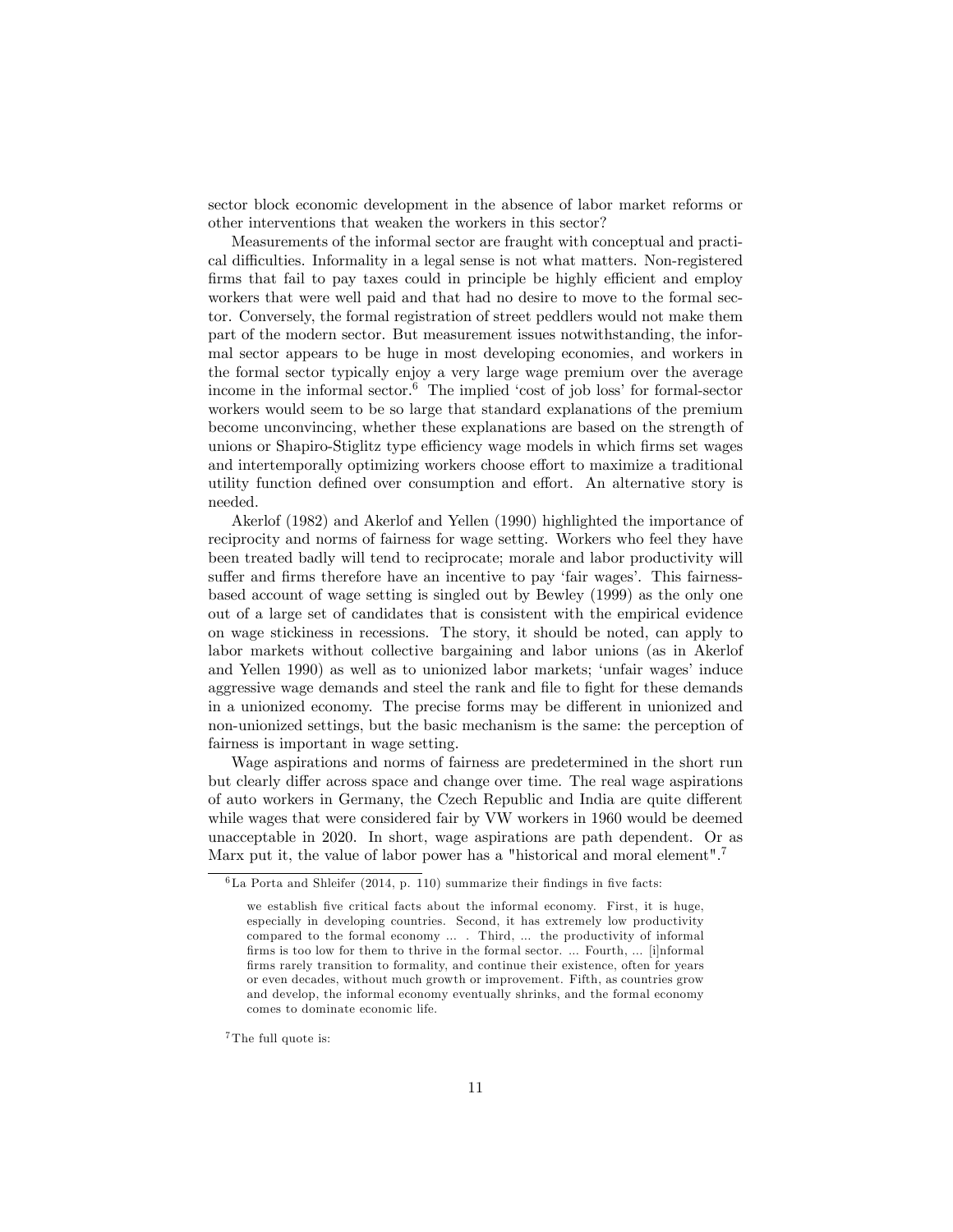The historical and moral element also applies to relative wages. As noted by Hicks  $(1975)$ , it can be difficult to achieve a general consensus on what is fair and what is not. No system of wages, Hicks argues,

when it is called into question, will ever be found to be fair. ... [To avoid the system being called into question] the system of wages should be well established, so that it has the sanction of custom. It then becomes what is expected; and (admittedly on a low level of fairness) what is expected is fair (p. 65).

The prevailing relative-wage norms, according to this argument, reflect actual patterns in the past. Current levels of inequality in the US with CEOs in large corporations pulling down pay that is 2-300 times higher than the average worker would have seemed completely beyond the pale in 1970 when the average ratio was about 20. The current ratio may still be offensive, but the gradual increase over the last 50 years has had a numbing effect, and demands for a return to the 1970-levels of wage inequality would be seen by many as extremely radical. Most CEOs certainly would consider reductions of that magnitude grossly unfair; they have had no problem convincing themselves that their high pay is the just reward for superior skills.<sup>8</sup>

The gradual adjustment of notions of fairness finds support in social psychology and behavioral economics:

Psychological studies of adaptation suggest that any stable state of a§airs tends to become accepted eventually, at least in the sense that alternatives to it no longer readily come to mind. ... Thus, the gap between the behaviour that people consider fair and the behavior that they expect in the market-place tends to be rather small. (Kahneman et al. 1986, pp. 730-1)

As a simple formal representation of this behavioral evidence, suppose that the fair wage ratio changes over time in response to differences between actual and fair relative wages; that is,  $\mu$  changes in response to differences between  $w_M/w_A$ and  $\mu:$ <sup>9</sup>

$$
\dot{\mu} = \theta(\frac{w_M}{w_A} - \mu) \tag{28}
$$

In contradistinction therefore to the case of other commodities, there enters into the determination of the value of labour-power a historical and moral element. Nevertheless, in a given country, at a given period, the average quantity of the means of subsistence necessary for the labourer is practically known. (Marx 1867 [1906], p. 190)

Marx's analysis focused on the real wage and the conflict between capitalists and workers. As noted above, equation (11) could be extended to include an effect of profit shares on target real wages.

<sup>8</sup> Skott and Guy (2013) discuss the rise in CEO pay.

 $9$  Similar specifications have been used by Skott (2005) and Martins and Skott (2021). The symmetric specification in equation (28) has the virtue of simplicity but misses an important aspect of norm adjustment: fairness norms are likely to adjust quickly in an upward direction (we quickly feel that pay increases are 'fair') but more slowly in a downward direction (it is hard to accept that we deserve less than what we used to get). This asymmetry in the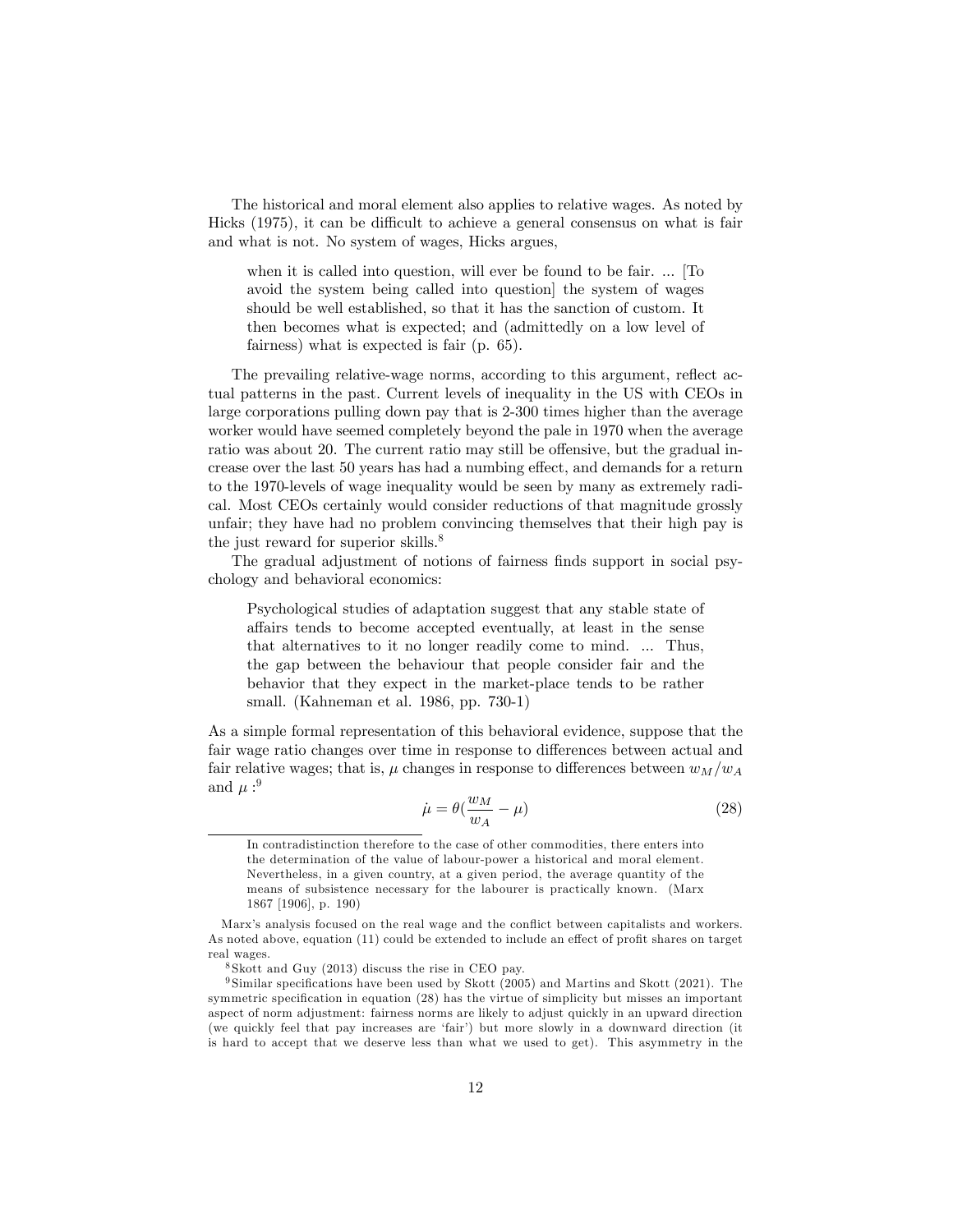where  $\theta$  is the adjustment speed for the target relative wage.

The specification in equation  $(28)$  is quite mechanical and leaves out many factors that may influence workers' aspirations and their willingness and ability to Öght for wage increases. Institutional factors and labor market legislation can be critical, and workers' militancy, more generally, cannot be separated from broader political and social movements; aggressive wage demands and high and rising strike activity in the US, western Europe and many other countries in the late 1960s did not develop independently of a general radicalization involving civil rights movements, anti-Vietnam war movements, student protests and rising opposition against dictatorships and oppression in many countries. With these caveats, however, equation (28) captures one, potentially important mechanism in the formation of wage aspirations.

In mature economies, the path dependency of wage aspirations and fairness norms creates employment hysteresis and undermines the notion of a natural rate of unemployment (Skott 2005). The consequences are even more radical in dual economies: distributional conflict need not prevent increases in economic growth and the expansion of the modern sector if wage aspirations are endogenous.

To see this, consider a trajectory in which the wage ratio  $w_M/w_A$  is kept slightly below the fair ratio. Both the fair and the actual wage premium in the formal sector gradually decline along this trajectory, thereby raising the employment share of the formal sector in equation (20). It may be objected that any discrepancy between fair and actual wages makes average incomes in the informal sector rise faster than expected wage ináation. Income expectations will be adjusted, and equations (12) and (13) imply that persistent deviations from fairness, even if small, will start a process of explosive inflation as predicted by natural-rate theory. This, indeed, was the result derived in equation (21).

The empirical support for the behavioral assumptions behind equations (12)-  $(13)$  is weak, however. The fairness and acceptability of a wage offer can be assessed in nominal or real terms. Shafir et al. (1997) suggest that both frames of reference will be applied and that the weight attached to the nominal frame is context dependent. Applying these general principles to the present context, inflation loses its saliency if the rate of inflation is low; the costs of ignoring inflation become minimal and there is no reason to keep close track of the movements in inflation. Consistent with this perspective, surveys show that most respondents in low-inflation countries pay little attention to inflation and have a poor knowledge of current inflation rates. $^{10}$ 

adjustment of norms in combination with downward stickiness in nominal wages can make for ináationary pressures, even if average relative wages are trendless; volatility tends to raise the inflation rate.

 $10$ Using New Zealand survey data on inflation expectations, Coibon et al. (2018) find that many

firms view inflation as relatively unimportant to their business decisions and choose not to track its recent values, leading to large misperceptions about recent inflation dynamics and forecasts that are far out of line with historical values, even though they display significant knowledge about industry-specific price changes. (p. 2711)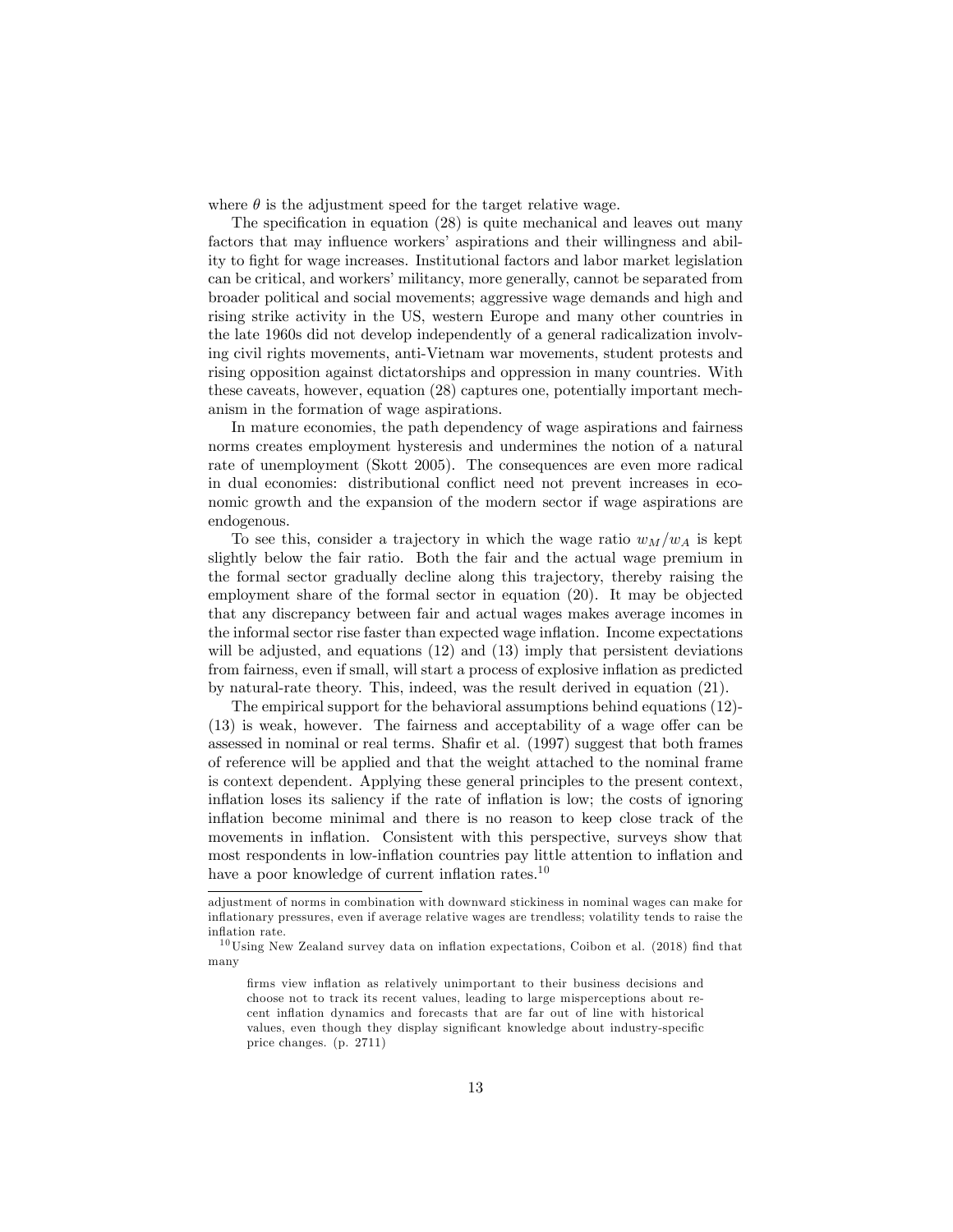Rowthorn (1977) anticipated these findings, suggesting that wage setters will ignore expected inflation as long as it stays below a threshold level. Rowthorn's analysis focused on real wages and the extent to which expected price ináation a§ects the growth rate of nominal wages. His argument can be adapted to the present setting and generalized slightly by the following respecification of equation (12):

$$
\hat{w}_M = \lambda \left( \frac{w_M^T}{w_M} - 1 \right) + f(x) \tag{29}
$$

As in section 2, formal sector workers have a target for relative wages but  $\overline{\phantom{a}}$ following Shafir et al. and Rowthorn  $\overline{\phantom{a}}$  low levels of expected growth tend to be ignored. This behavioral effect is captured by the  $f$ -function which is taken to be smooth (differentiable, except for a kink at  $x = k$  and possibly at  $x = 0$ ) and to satisfy the conditions

$$
f(x) = 0 \text{ for } x \le 0 \tag{30}
$$

$$
f(x) = x \text{ for } x \ge k \tag{31}
$$

$$
f' \geq 0 \tag{32}
$$

$$
f''(x) > 0 \text{ for } 0 < x < k \tag{33}
$$

The continuous, sigmoid shaped  $f$ -function generalizes Rowthorn's threshold specification. Distinguishing between 'expected' and 'anticipated' inflation, Rowthorn assumed that anticipated inflation (which influences wage setting in his one-sector model and corresponds to  $f(x)$  in this setting) is zero if expected inflation is below a threshold value but jumps to the expected value if expected inflation is above the threshold; that is, a Rowthorn specification has  $f(x) = 0$ below the threshold and  $f(x) = x$  above the threshold (see Figure 1).

Consequently, there are significant differences between firms' average beliefs and those of professional forecasters.

In another study, Jonsson and Osterholm (2012) examine ináation expectations in Sweden. The Swedish central bank uses survey measures of ináation expectations as one input to its policy decisions. The surveys show that expectations are neither unbiased (the forecasts have systematic errors) nor efficient (readily available macroeconomic data could improve the forecasts).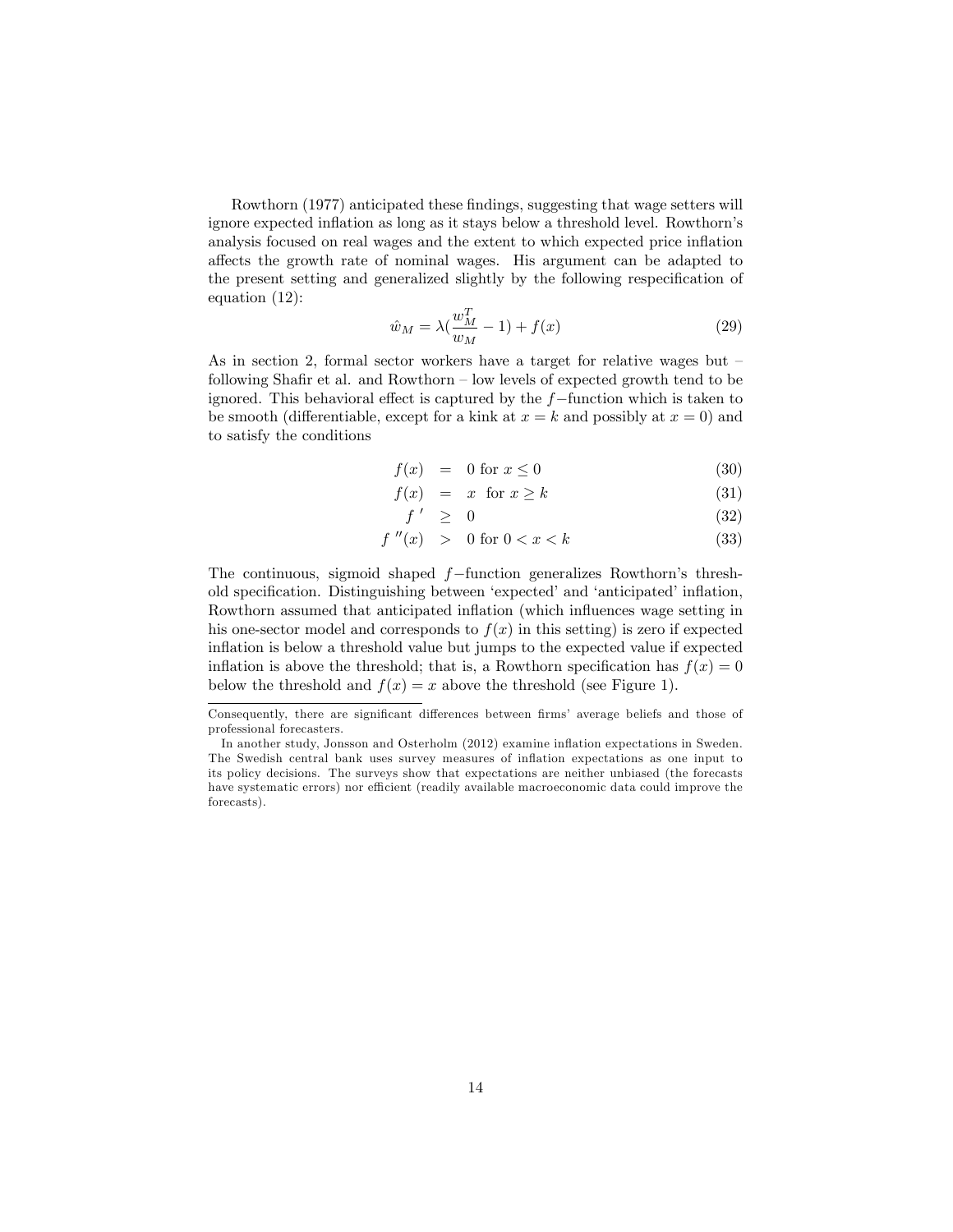



#### 3.2 Implications

Consider first the implications of successful inflation targeting; that is, assume that policy is adjusted to keep inflation at a target level,  $\hat{p} = \hat{p}^T$ . It can be shown that for intermediate values of the target the employment share of the formal sector  $(\Omega)$  will be increasing steadily and the wage premium in the modern sector will be decreasing. Formally, we have (see Appendix A)

$$
\begin{array}{lcl} \hat{\Omega} & = & 0 \textrm{ for } \hat{w}^T_M = 0 \textrm{ or } \hat{w}^T_M > k \\ \hat{\Omega} & > & 0 \textrm{ for } 0 < \hat{w}^T_M < k \end{array}
$$

The speed of transformation  $(\hat{\Omega})$ , moreover, has a unique local (and global) maximum for some value  $\gamma$  in the interval  $(0, k)$ ; the speed is increasing in the inflation target for  $0 < \hat{w}_M^T < \gamma$  and decreasing for  $\gamma < \hat{w}_M^T < k$ . Modest rates of (constant) inflation facilitate economic development; very high (constant) rates hurt growth and development. The falling wage premium and rising share of the formal sector must come to halt when the wage premium hits zero (or some lower bound) and the labor supply to formal sector ceases to be elastic. In developing economies with large amounts of underemployment, however, the process can proceed for a long time before hitting the lower bound, and to simplify the exposition the bound was not included explicitly in equation  $(28)$ .

As another experiment, suppose that relative incomes are subjected to a large shock. In this simple model, the relative wage is determined by equation (17), and the shock can only come from an increase in the share of consumption going to the informal sector. In a more general setting, the shock could arise from shifts in fiscal policy or from a commodity boom in a resource-rich economy (see Martins and Skott 2021). Whatever the source of the shock, inflation will increase if the trajectory of  $\Omega$  is kept unchanged despite the shock to relative incomes.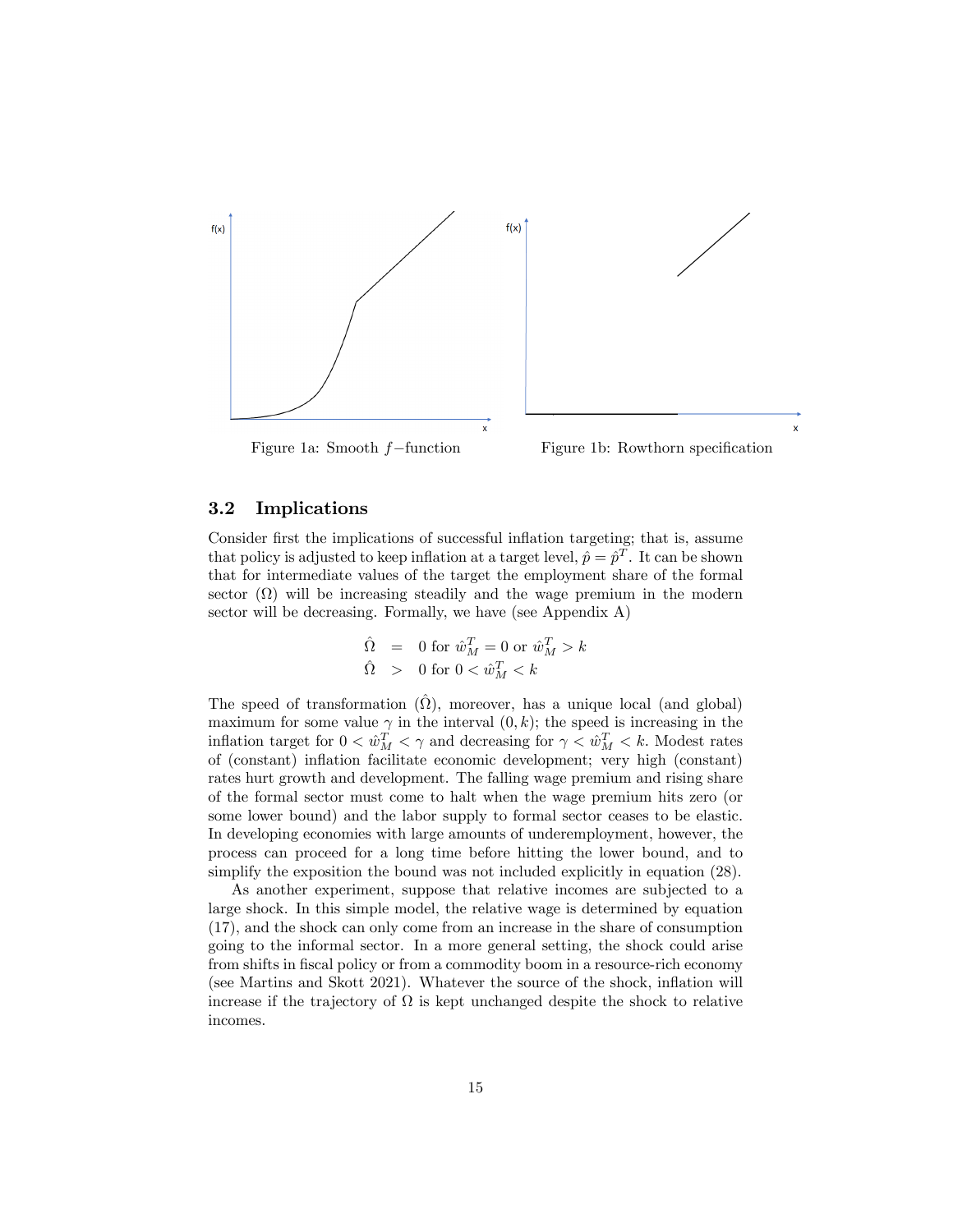As shown in Appendix B, if  $\hat{\Omega} = \delta > 0$  is constant, we have a 2D system of differential equations in x and  $(\mu w_A/w_M)$ :

$$
\dot{x} = \nu[\delta + \lambda(\frac{\mu w_A}{w_M} - 1) + f(x) - x] \tag{34}
$$

$$
\frac{\widehat{\mu w}_A}{w_M} = \theta(\frac{w_M}{\mu w_A} - 1) + \delta \tag{35}
$$

The system may have two, one or no stationary points. Figure 2 depicts a phase diagram for the 2D system (34)-(35) for the case with two stationary solutions; one of them  $(E_1)$  is locally stable, the other  $(E_2)$  is a saddle point.



Suppose that initially the economy is at the locally stable stationary point  $E_1$ with  $x = x^*, \left(\frac{\mu w_A}{w_M}\right) = \left(\frac{\mu w_A}{w_M}\right)^*, \hat{\Omega} = \delta > 0$  and that, starting from this position, at time  $t_0$  there is a positive shock to the relative wage of workers in the informal sector. The fair wage ratio  $\mu$  is predetermined and the shock to the relative wage translates into a positive shock to the level of the 'aspiration gap'  $\mu w_A/w_M$ . If, as seems likely, the adjustment of aspirations is slow (a low value of  $\theta$ ), a large shock to relative wages may take the economy on a path of explosive inflation with  $x \to \infty$  as in Figure 3: the shock at time  $t_0$  has displaced the economy from  $E_1$  to P, and with a slow adjustment speed  $\theta$ , the system now follows a steep, divergent trajectory. As x diverges we have  $f(x) \to \infty, \hat{w}_M \to \infty$  and  $\hat{p} \rightarrow \infty.$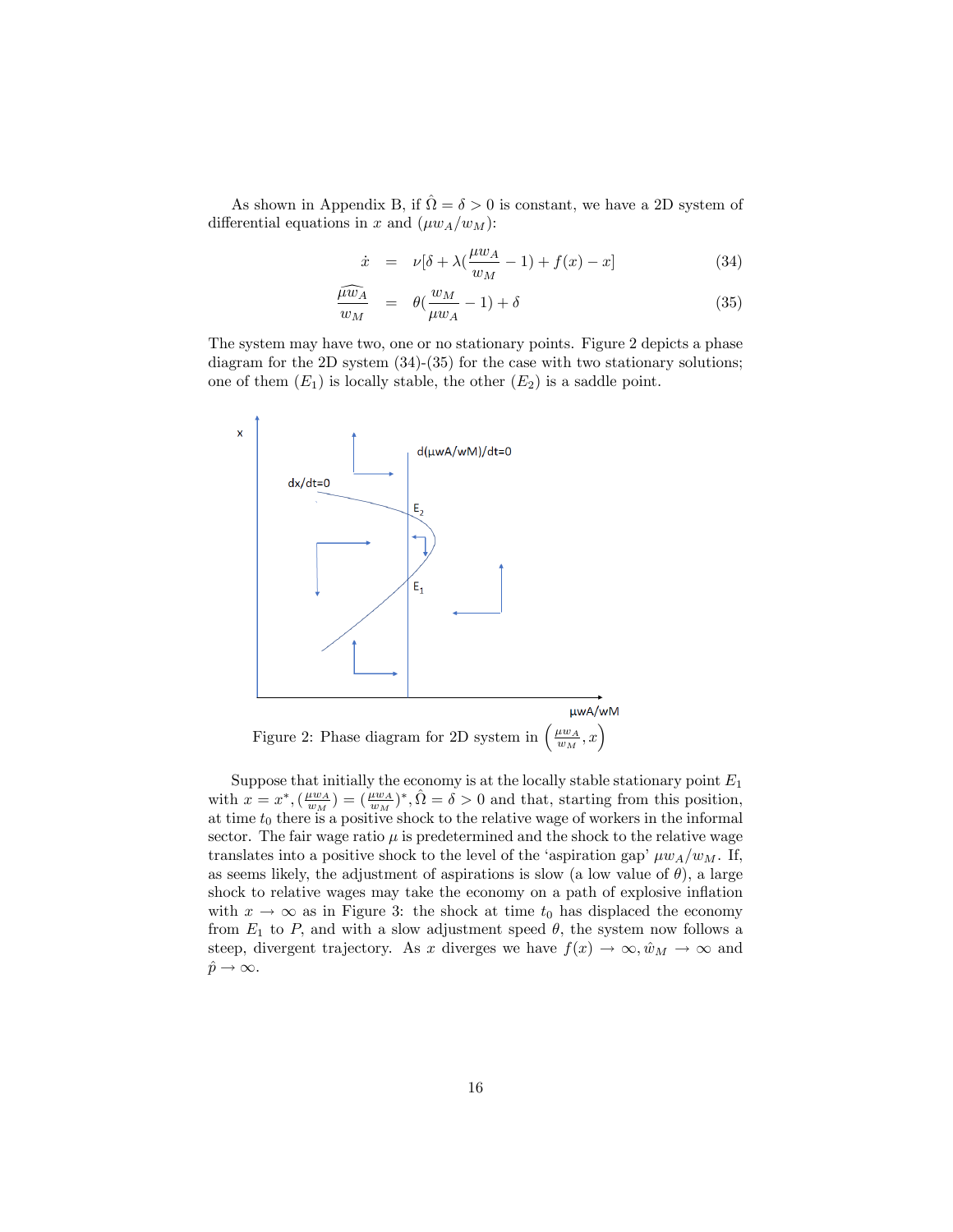

Figure 3: Divergent inflation following shock to relative wages

The dynamics of x and  $(\mu w_A/w_M)$  also imply that once expected inflation has risen above the threshold k, an absolute decline in  $\Omega$  is needed to reduce inflation expectations. Above the threshold we have (equation  $(34)$ )

$$
\dot{x} = \nu(\hat{w}_A - x) = \nu[\hat{\Omega} + \lambda(\frac{\mu w_A}{w_M} - 1)]
$$

Setting  $\hat{\Omega} = 0$  implies that  $\frac{\mu w_A}{w_M}$  will converge to 1 from above (equation (35) and  $\dot{x}$  will converge to 0 from above. Thus, to combat inflation and achieve a decline in  $x$ , a reduction in the employment share of the modern sector is needed. A shock to relative wages and the ensuing inflation has led to deindustrialization.

## 4 Conclusion

Economists are often careless about specifying the domains of applicability of their theories, but the indiscriminate application of DSGE and other mainstream macroeconomic models to developing economies still seems surprising. The development problem is all about structural transformation and the gradual elimination of underemployment in low-productivity sectors of the economy. By focusing on fluctuations around a steady growth path with unemployment at the ënatural rateí, the models preclude the analysis of these central issues facing developing countries.

Official unemployment rates are largely uninformative, but Phillips curves and notions of a 'natural rate of unemployment'  $-$  which can also be questioned for mature economies  $-$  fail the basic smell test when it comes to developing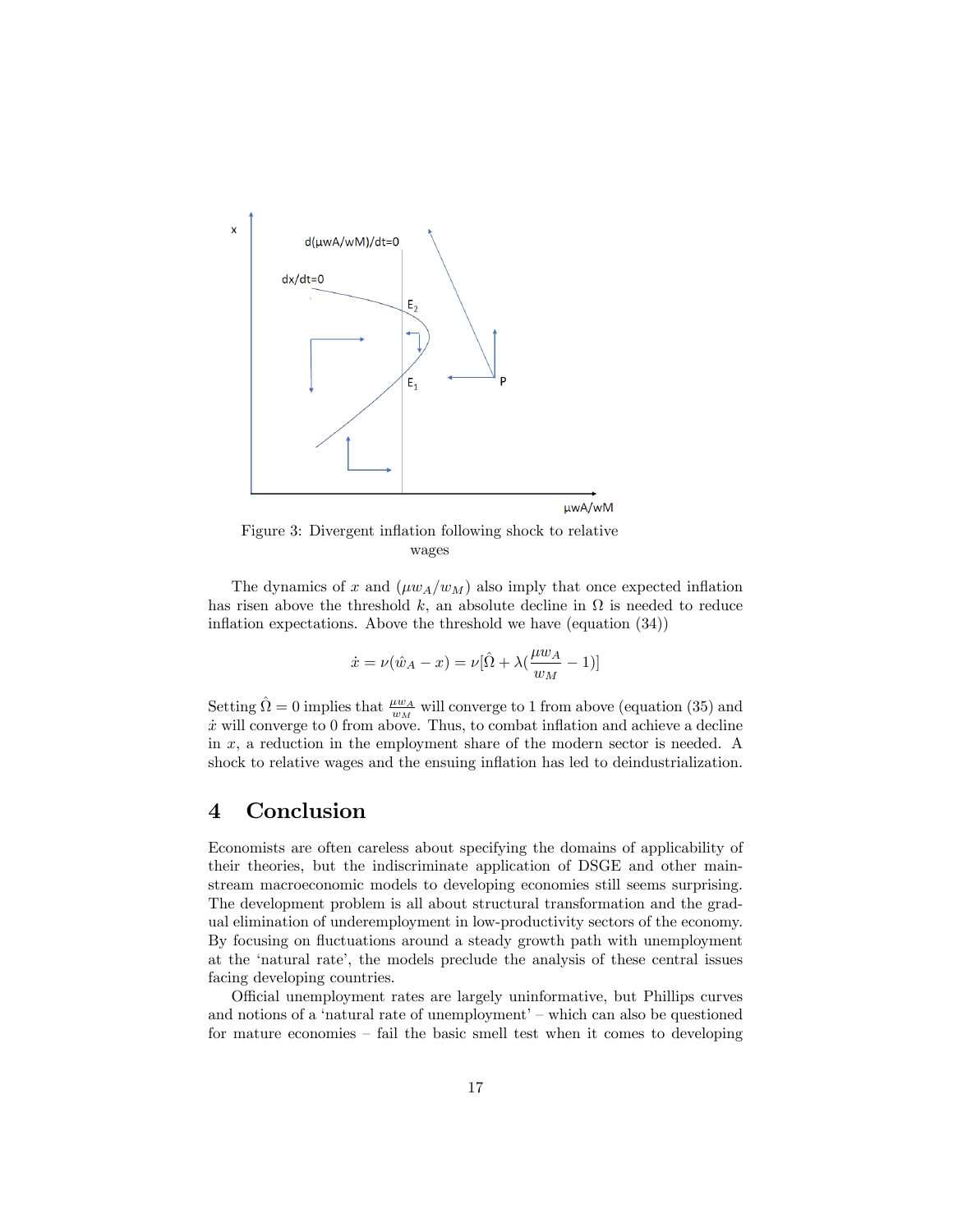economies. This leaves open the sources of ináation, and structuralist theories that emphasize distributional conflict and cross-sectoral interactions have tried to Öll the gap. This paper has followed the same basic approach but with a couple of twists.

It is useful, as a first approximation, to divide the economy into two sectors, a 'modern' sector with high productivity and a second sector with low productivity and underemployment. One twist concerns the delineation of the sectors. The second sector has typically been seen as agriculture. For many countries, however, it may be more useful to define the second sector as an informal, urban sector. This reformulation makes it unlikely that the expansion of the modern sector will be held back by inelastic supplies of essential goods produced by the second sector. Consequently, boosts to productivity in the second sector will not accelerate the transformation process; it may not even raise average informal-sector incomes but simply increase underemployment.

The more important twist concerns the way distributional conflict is modeled. As in other structuralist models, inflation emerges as a result of distributional claims that are mutually inconsistent. But the claims and the underlying income norms and aspirations are path dependent  $-\text{predetermined}$  in the short run but evolving endogenously in the medium and long run. This conventional or historical element in wage aspirations negates the idea of natural rates of underemployment. Economic development and the gradual reduction of the wage premium in the formal sector need not be blocked by immutable distributional conflict.

Relative wage norms and aspirations are important, but behavioral evidence indicates that aspirations are path dependent and that low growth rates of average nominal incomes in the informal sector are unlikely to be transmitted fully to wage inflation in the formal sector. These behavioral findings imply that the gradual elimination of underemployment in the informal sector as the modern sector expands need not produce ever-increasing inflation. The development process may be facilitated by modest amounts of inflation, and strict inflation targeting can present a barrier to economic development, but the inflation process need not become explosive. Matters are very different following a large shock to relative incomes. The adjustment of aspirations is likely to be slow, and in the absence of a retrenchment of the modern sector, the inflationary consequences of large shocks to relative income could be severe.

For simplicity the analysis in this paper has focused on a closed economy with two sectors. The basic idea carries over to more general settings. Martins and Skott (2021) present an extended four-sector model of an open economy. External shocks that affect aggregate demand (and thereby the demand-determined income of workers in the informal sector) become a source of inflation and, applying the model to the commodity boom of the early 2000s, the analysis shows how orthodox macroeconomic policies of inflation targeting and balanced government budgets produce exchange rate appreciation and deindustrialization in a resource-rich economy.<sup>11</sup> Martins and Skott (2021) focus primarily on mon-

 $11$  Monetary policy can influence aggregate demand and inflation is several ways. There is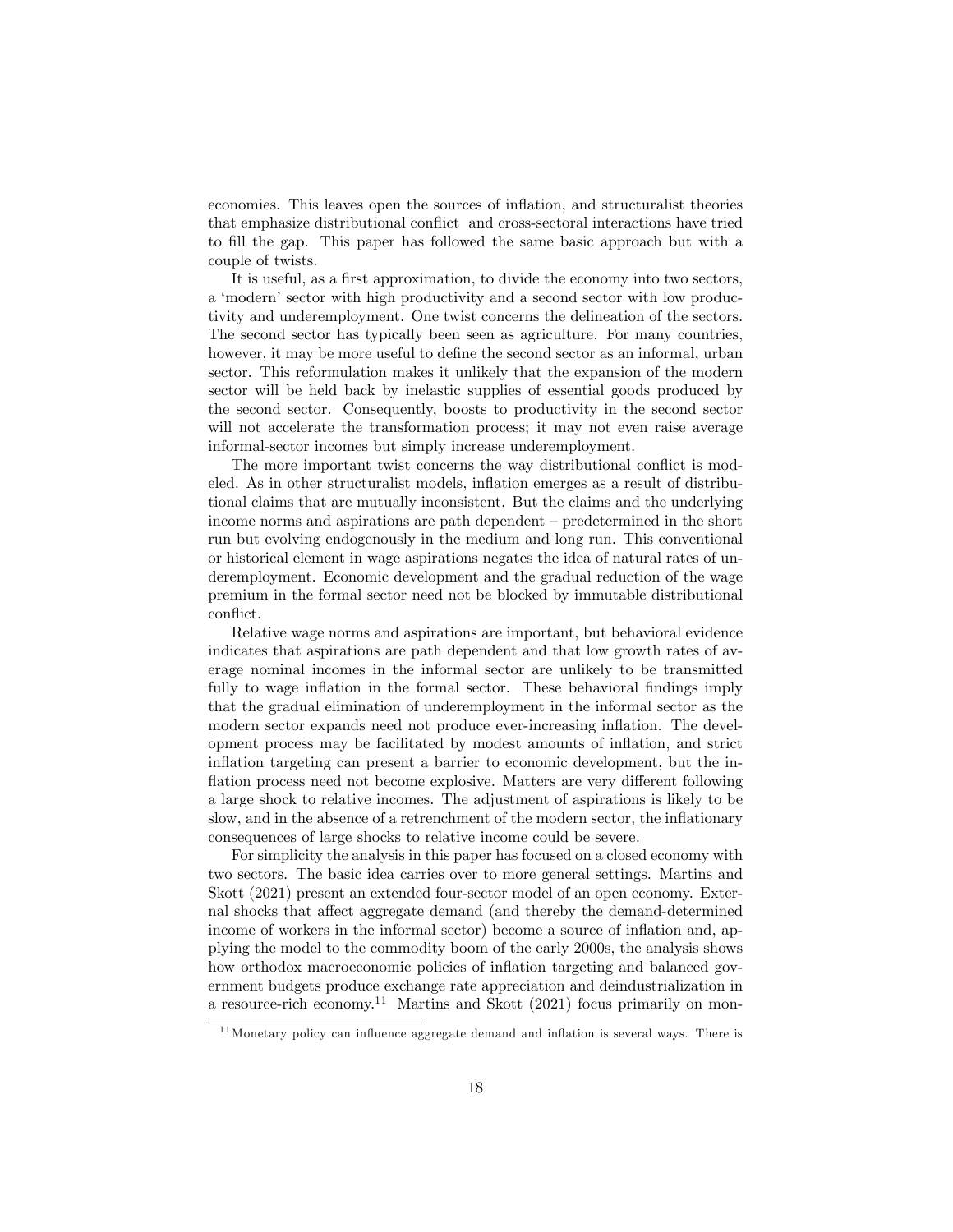etary policy; see Skott (2021a) for an analysis of fiscal policy and 'functional finance' in developing economies.

The main conclusions of this paper echo Ros's (1989) position. Discussing the role of distributional conflict in inflation, Ros distinguishes between inertial inflation and pure conflict inflation. Inertial inflation arises because

economic agents require time to adjust their aspirations to changed circumstances and ... it is through adaptation that the target real wage adjusts to present wages (p. 6)

Inertial aspirations are clearly analogous to the adjustment process in section 3, and Ros goes on to argue that a general conflict theory of inflation

would recognize the importance of adaptation processes in the determination of economic agents' targets, especially in the presence of minor or moderate shocks; but it would also be willing to accept that, in the face of large shocks leading to sharp reductions in real wages and to substantial aspiration gaps, adaptation may be incomplete or too slow to avoid making inflation an inherently unstable process. (p.11)

Ros's framework in the 1989-paper did not include multiple sectors, and he focused on the real wage rate rather than relative wages. But if 'real wages' were replaced by 'relative wages', his statement could stand as a summary of the conclusions in this paper.

## Appendix A: Inflation targets and the pace of structural transformation

Successful inflation targeting requires that  $\hat{p} = \hat{p}^T$  where  $\hat{p}^T$  is the target. Using equation (14) this condition translates into targets for  $\hat{p}_M$  and  $\hat{w}_M$ :

$$
\hat{w}_M^T = \phi^{-1}(\hat{p}^T) + \hat{q}
$$

where  $q$  is the rate of growth of labor productivity in the formal sector. Thus, using equations (29) and (17), we must have

$$
\hat{w}_M^T = \hat{w}_M = \lambda \left(\frac{\mu w_A}{w_M} - 1\right) + f(x) = \lambda \left(\mu \Omega \frac{1 - \alpha}{\alpha} - 1\right) + f(x)
$$

Solving for the employment composition  $\Omega$ ,

$$
\Omega = \frac{\alpha}{1 - \alpha} \frac{1}{\mu} \left( \frac{\hat{w}_M^T - f(x)}{\lambda} + 1 \right) \tag{36}
$$

general consensus that many of the channels are weak in developing and emerging market economies but that the exchange rate channel is important; see Ros (2015) for a discussion of the Mexican case.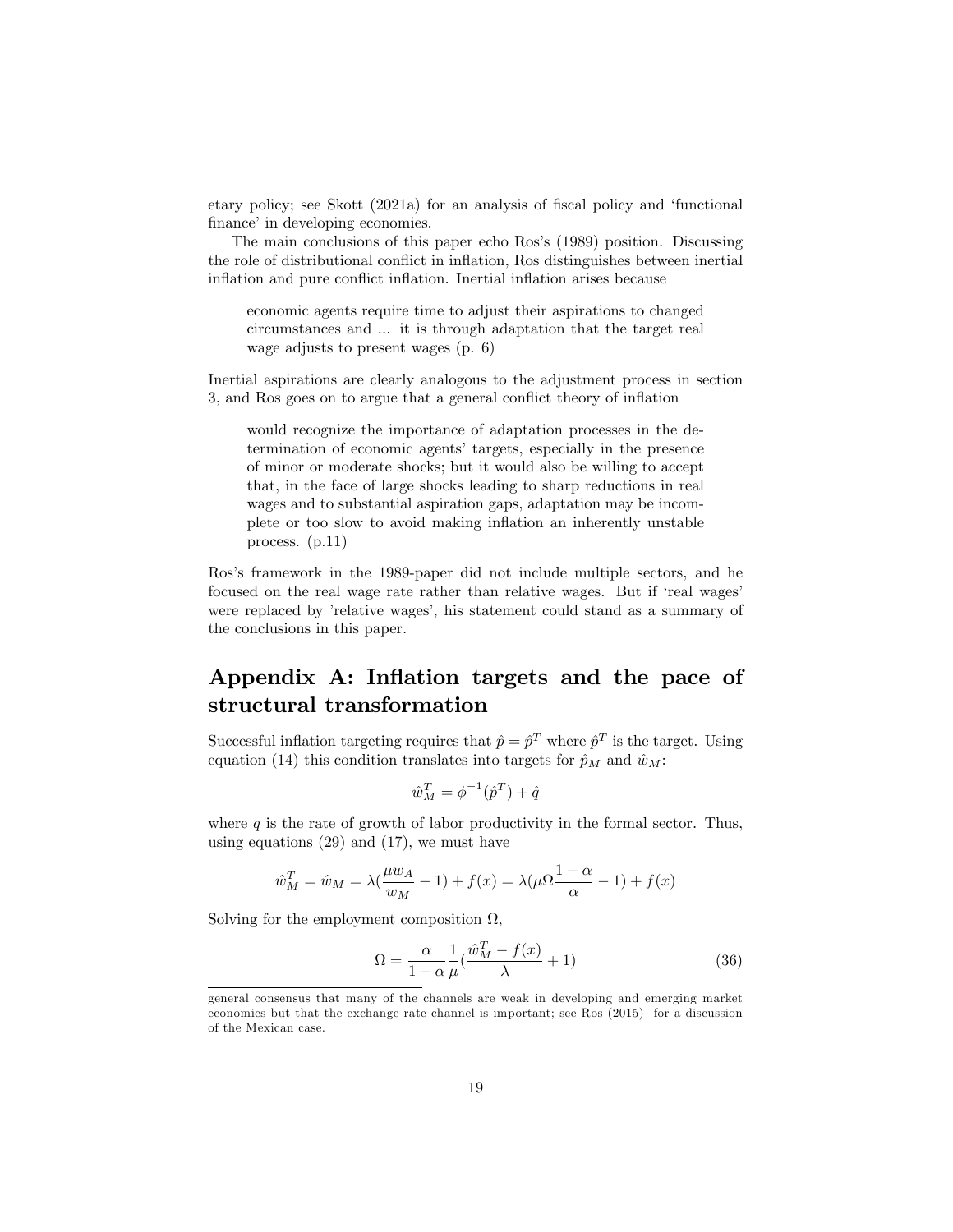From equation (36) it follows that

$$
\hat{\Omega} = -\hat{\mu} - \frac{\lambda f'(x)\dot{x}}{\hat{w}_M^T - f(x) + \lambda} = -\hat{\mu} - \frac{f'(x)\dot{x}}{\lambda \mu \Omega \frac{1-\alpha}{\alpha}} \tag{37}
$$

Combining equations  $(13),(17)$  and  $(37)$ , the dynamic equation for x can now be written

$$
\dot{x} = \nu(\hat{w}_A - x) = \nu(\hat{\Omega} + \hat{w}_M - x)
$$

$$
= \nu(-\hat{\mu} - \frac{f'(x)\dot{x}}{\lambda\mu\Omega\frac{1-\alpha}{\alpha}} + \hat{w}_M^T - x)
$$

or

$$
(1 + \frac{f'(\mathbf{x})}{\lambda \mu \Omega \frac{1 - \alpha}{\alpha}})\dot{x} = \nu(-\hat{\mu} + \hat{w}_M^T - x)
$$

Using the equations for  $\hat{w}_M$  and  $\hat{\mu}$ , this equation can be rewritten as

$$
(1 + \frac{f'(x)}{\lambda \mu \Omega \frac{1-\alpha}{\alpha}})\dot{x} = \nu(-\hat{\mu} + \hat{w}_M^T - x)
$$
  
\n
$$
= \nu[-\theta(\frac{w_M}{\mu w_A} - 1) + \hat{w}_M^T - x]
$$
  
\n
$$
= \nu[\frac{\theta}{\lambda} \frac{w_M}{\mu w_A}(\hat{w}_M^T - f(x)) + \hat{w}_M^T - x]
$$
  
\n
$$
= \nu[\theta \frac{\hat{w}_M^T - f(x)}{\hat{w}_M^T - f(x) + \lambda} + \hat{w}_M^T - x]
$$
(38)

The coefficient on  $\dot{x}$  on the left-hand side of equation (38) is greater than 1 and the right-hand side is increasing in  $\hat{w}_M^T$  and decreasing in x. It follows that x will converge to a stationary solution  $x^*$  with

$$
x^* = x(\hat{w}_M^T); \qquad x' > 0
$$

Moreover, we have (from equation (29))

$$
\frac{\mu w_A}{w_M} = \frac{\hat{w}_M^T - f(x)}{\lambda} + 1
$$

and  $\mu w_A/w_M$  will converge to

$$
(\frac{\mu w_A}{w_M})^* = \frac{\hat{w}_M^T - f(x^*)}{\lambda} + 1
$$

The shape of the f-function (see equations (30)-(33)) implies that if  $\hat{w}_M^T = 0$ or  $\hat{w}_M^T \geq k$ , the stationarity condition for x requires that

$$
x^* = f(x^*) = \hat{w}_M^T
$$
  

$$
(\frac{\mu w_A}{w_M})^* = 1
$$
 (39)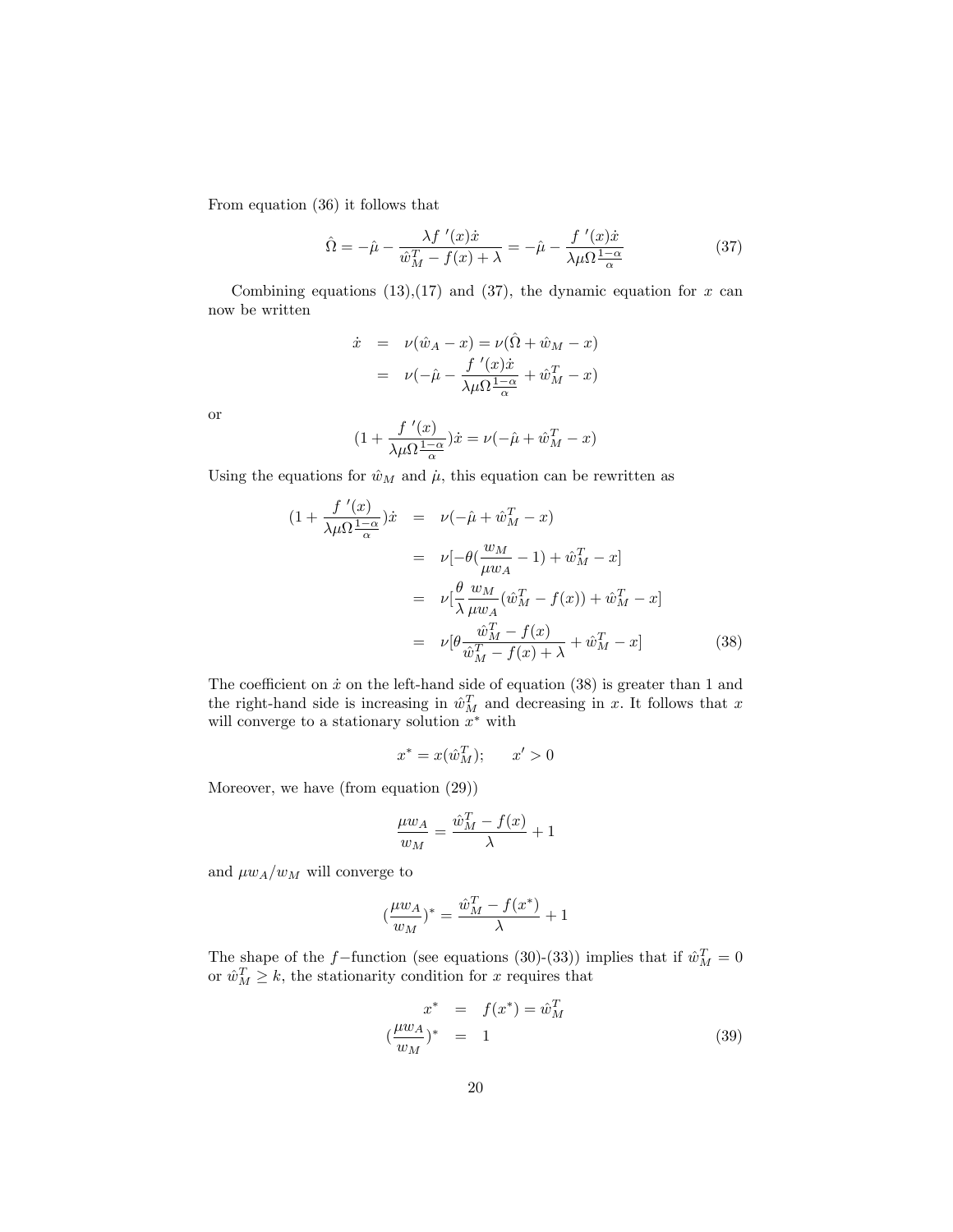But for intermediate values of the target – if  $0 < \hat{w}_M^T < k$  – we have

$$
x^* > \hat{w}_M^T > f(x \hat{w}_M^T - f(x^*) > 0
$$

 $^*)$ 

The long-run rate of growth of  $\Omega$  can now be found. Using (17), (39) and (28) we have,

$$
\hat{\Omega} = \frac{\widehat{w_A}}{w_M} = -\hat{\mu} = -\theta(\frac{w_M}{\mu w_A} - 1) = \theta[1 - \frac{1}{(\frac{\mu w_A}{w_M})^*}] = \theta[1 - \frac{\lambda}{\hat{w}_M^T - f(x^*) + \lambda}] \tag{40}
$$

It follows from equation (40) that the speed of transformation (the growth in the share of formal-sector employment) is an increasing function of  $(\hat{w}_M^T - f(x^*))$ Thus,

$$
\begin{array}{lcl} \hat{\Omega} & = & 0 \textrm{ for } \hat{w}^T_M = 0 \textrm{ or } \hat{w}^T_M > k \\ \hat{\Omega} & > & 0 \textrm{ for } 0 < \hat{w}^T_M < k \end{array}
$$

The sigmoid shape of the f-function also implies that  $\hat{w}_M^T - f(x^*)$  will have a unique local (and global) maximum for some value  $\gamma$  in this interval. Thus, the speed of transformation is increasing in the inflation target for  $0 < \hat{w}_M^T < \gamma$ and decreasing for  $\gamma < \hat{w}_M^T < k$ .

## Appendix B: Dynamic system for the aspiration gap and expected growth of informal-sector income

If policy makers maintain a constant pace of development – keep  $\hat{\Omega} = \delta \geq 0$  – the dynamics of  $(\mu w_A/w_M)$  and x can be written (using (17), (29) and (28))

$$
\dot{x} = \nu(\hat{w}_A - x) = \nu(\hat{\Omega} + \hat{w}_M - x) = \nu[\delta + \lambda(\frac{\mu w_A}{w_M} - 1) + f(x) - x(1)]
$$

$$
\frac{\widehat{\mu w_A}}{w_M} = \widehat{\mu} + \widehat{w}_A - \widehat{w}_M = \widehat{\mu} + \widehat{\Omega} = \theta(\frac{w_M}{\mu w_A} - 1) + \delta \tag{42}
$$

This 2D system of differential equations two, one or no stationary solutions. To see this note that equation  $(42)$  is a self-contained differential equation with a unique, stable stationary point at  $\frac{\mu w_A}{w_M} = \left(\frac{\mu w_A}{w_M}\right)^2$  $\int^* = \frac{\theta}{\theta - \delta}$  (assuming that  $\delta < \theta$ ; if  $\delta > \theta$ , the equation implies that  $\frac{\mu w_A}{w_M} \to \infty$  for any positive initial value of  $\frac{\mu w_A}{w_M}$ . Substituting  $\frac{\mu w_A}{w_M} = (\frac{\mu w_A}{w_M})^*$  into the stationarity condition for x, we get

$$
x - f(x) = \delta + \lambda \left(\frac{\mu w_A}{w_M}\right)^* - 1)
$$
\n(43)

The expression on the right hand side of equation (43) is unambiguously positive, and the conditions (30)-(33) imply that the function  $x - f(x)$  on the left-hand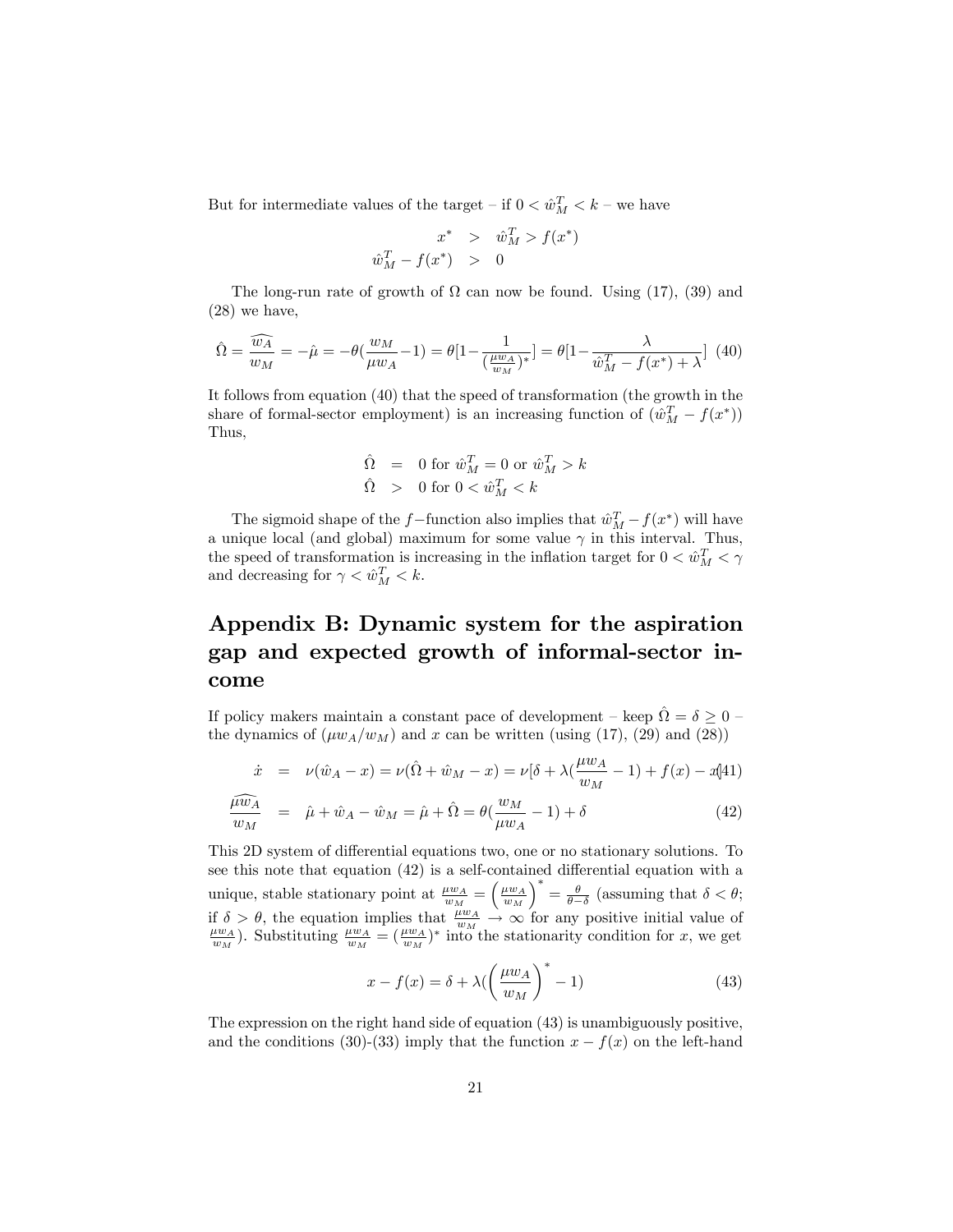side of the equation attains a positive maximum at some  $x = \tilde{x}$  with  $0 < \tilde{x} < k$ and that  $x - f(x) = 0$  for  $x \le 0$  or  $x \ge k$ . Thus, the equation has two solutions if  $\tilde{x} - f(\tilde{x}) > \delta + \lambda \left( \left( \frac{\mu w_A}{w_M} \right) \right)$  $\int_0^* -1$ , one solution if  $\tilde{x} - f(\tilde{x}) = \delta + \lambda \left( \frac{\mu w_A}{w_M} \right)$  $)$ <sup>\*</sup> - 1) and no solutions if  $\tilde{x} - f(\tilde{x}) < \delta + \lambda \left(\frac{\mu w_A}{w_M}\right)$  $\big)$ <sup>\*</sup> - 1). Figure 2 depicts the phase diagram for the 2D system (41)-(42) for the case with two stationary solutions; one of them  $(E_1)$  is locally stable, the other  $(E_2)$  is a saddle point.

Suppose that initially the economy is at the locally stable stationary point  $E_1$  with  $x = x^*, \left(\frac{\mu w_A}{w_M}\right) = \left(\frac{\mu w_A}{w_M}\right)^*, \hat{\Omega} = \delta > 0$  and that, starting from this position, at time  $t_0$  there is a positive shock to the relative wage of workers in the informal sector. The wage ratio  $w_A/w_M$  jumps to a higher value and then, following the shock, evolves in accordance with equation (17); that is, after the shock

$$
\hat{w}_A - \hat{w}_M = \hat{\Omega} = \delta
$$

The fair wage ratio  $\mu$  is predetermined and the shock to the relative wage translates into a positive shock to the level of aspiration gap  $\mu w_A/w_M$ . The endogeneity of the  $\mu$  implies that the gap will come back to its initial steadygrowth value but the convergence may be slow. The shock has no direct effects on the level of x but affects the rate change in  $x$ . The inflationary implications of the shock are best seen by looking at the phase diagram in figure 3. The stationary solution at  $E_1$  is locally stable but a large shock to relative wages in combination with slow adjustments of aspirations may take the economy on path of explosive inflation with  $x \to \infty$ . As x diverges we also have  $f(x) \to$  $\infty, \hat{w}_M \to \infty$  and  $\hat{p} \to \infty.$ 

### References

- [1] Akerlof, George A. (1982) "Labor Contracts as Partial Gift Exchange". Quarterly Journal of Economics 97:543-569.
- [2] Akerlof, G.A., Yellen, J.L.  $(1990)$ "The fair wage-effort hypothesis and unemployment". Quarterly Journal of Economics 105, 254-283.
- [3] Bewley, T.F. (1999) Why wages don't fall during a recession. Cambridge MA: Harvard University Press.
- [4] Blanchard, O.J. (2016) "The Phillips Curve: Back to the '60s?" American Economic Review, 106(5), pp. 31-34.
- [5] Bleaney, M. and Francisco, M. (2018) "Is the Phillips curve different in poor countries?". Bulletin of Economic Research, 70(1), pp. E17-E28.
- [6] Coibion, O., Gorodnichenko, Y. and Kumar, S. (2018) "How Do Firms Form Their Expectations? New Survey Evidence". American Economic Review,  $108(9)$ , pp.  $2671-2713$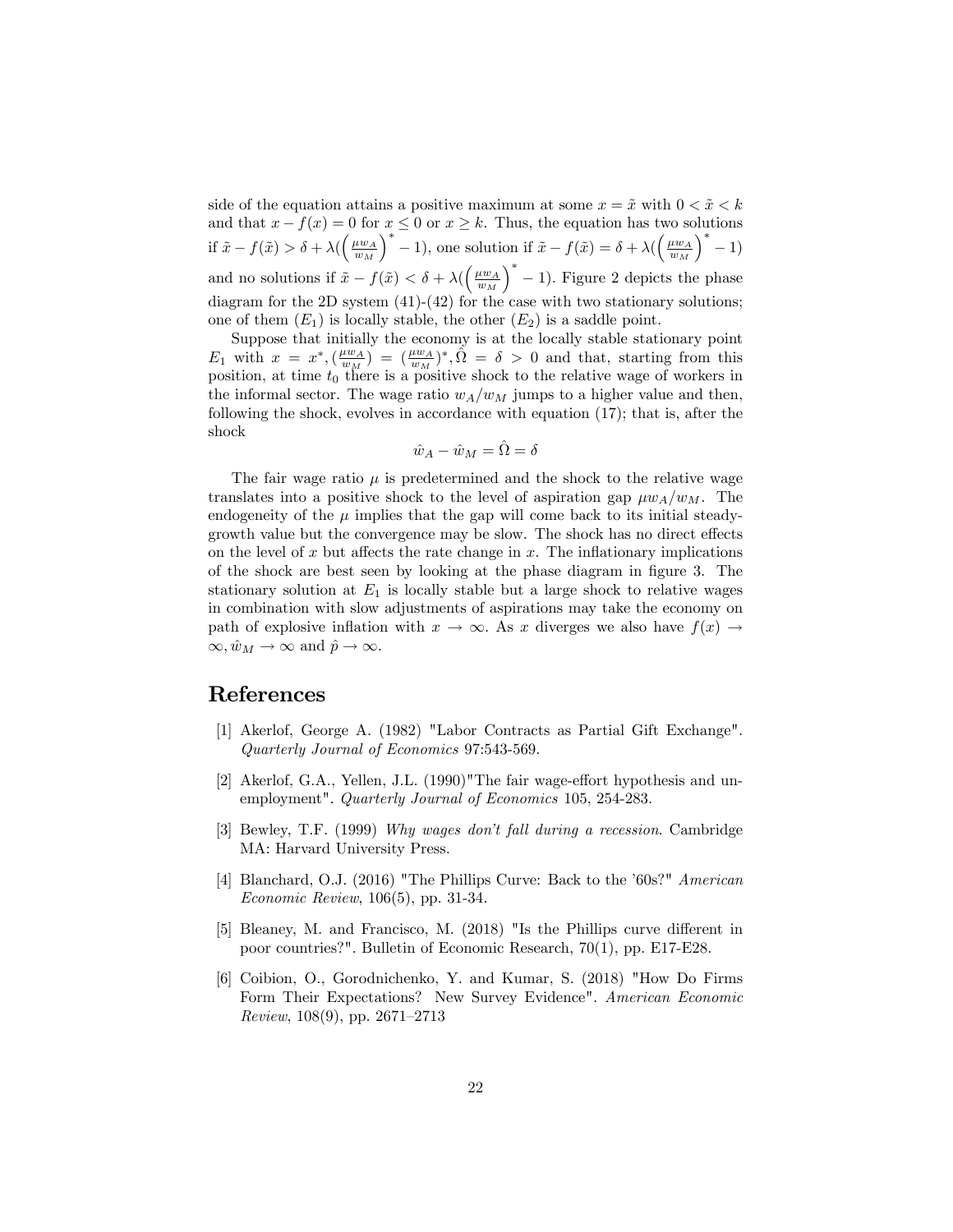- [7] Friedman, M. (1968) "The Role of Monetary Policy". American Economic Review, 58(1) (March), pp. 1-17
- [8] Hicks, J. (1975) The crisis in Keynesian economics. Blackwell, Oxford.
- [9] Jonsson, T. and Österholm, P.  $(2012)$  "The properties of survey-based inflation expectations in Sweden" Empirical Economics 42, pp.79–94.
- [10] Kahneman, D. Knetsch, J.L., Thaler, R. (1986) "Fairness as a constraint on profit seeking: entitlements in the market". American Economic Review 76, 728-741.
- [11] La Porta, R. and Shleifer, A. (2014) "Informality and development". Journal of Economic Perspectives, 28(3), pp. 109-126.
- [12] Maka, A. and Barbosa, F. (2013) "Phillips curves: An encompassing test". XLI Encontro Nacional de Economia (ANPEC).
- [13] Mankiw, G. (2001) "The Inexorable and Mysterious Tradeoff Between Inflation and Unemployment". *Economic Journal*, 111, Issue 471, pp. 45-61.
- [14] Martins, G.K. and Skott. P. (2021) "Macroeconomic policy, inflation and deindustrialization in a dual economy". Industrial and Corporate Change, forthcoming.
- [15] Marx, K. (1867 [1906]). Capital. A Critique of Political Economy, vol. 1. The Modern Library, New York.
- [16] Noyola, J.F. (1956) "Inflation in Chile: an unorthodox approach". International Economic Papers 10, pp. 603-648.
- [17] Phelps. E.S. (1967) "Phillips Curves, Expectations of Inflation and Optimal Unemployment over Time". Economica, 34(135), pp. 254-281
- [18] Ros, J. (1989) "On inertia, social conflict, and the structuralist analysis of inflation". Kellogg Institute Working Paper #128
- [19] Ros, J. (2013) Rethinking economic development, growth and institutions. Oxford University Press.
- [20] Ros, J. (2015) "Central bank policies in Mexico: targets, instruments, and performance". Comparative Economic Studies, 57, pp. 483-510.
- [21] Rowthorn, R. (1977). "Conflict, Inflation and Money". Cambridge Journal of Economics, 1, pp. 215-39.
- [22] Seers, D. (1962) "A Theory of Ináation and Growth in Under-Developed Economies Based on the Experience of Latin America". Oxford Economic Papers, 14 (June), pp.  $174-95$ .
- [23] Shafir, E., Diamond, P., Tversky, A. (1997) "Money illusion". *Quarterly* Journal of Economics 112, 341-374.